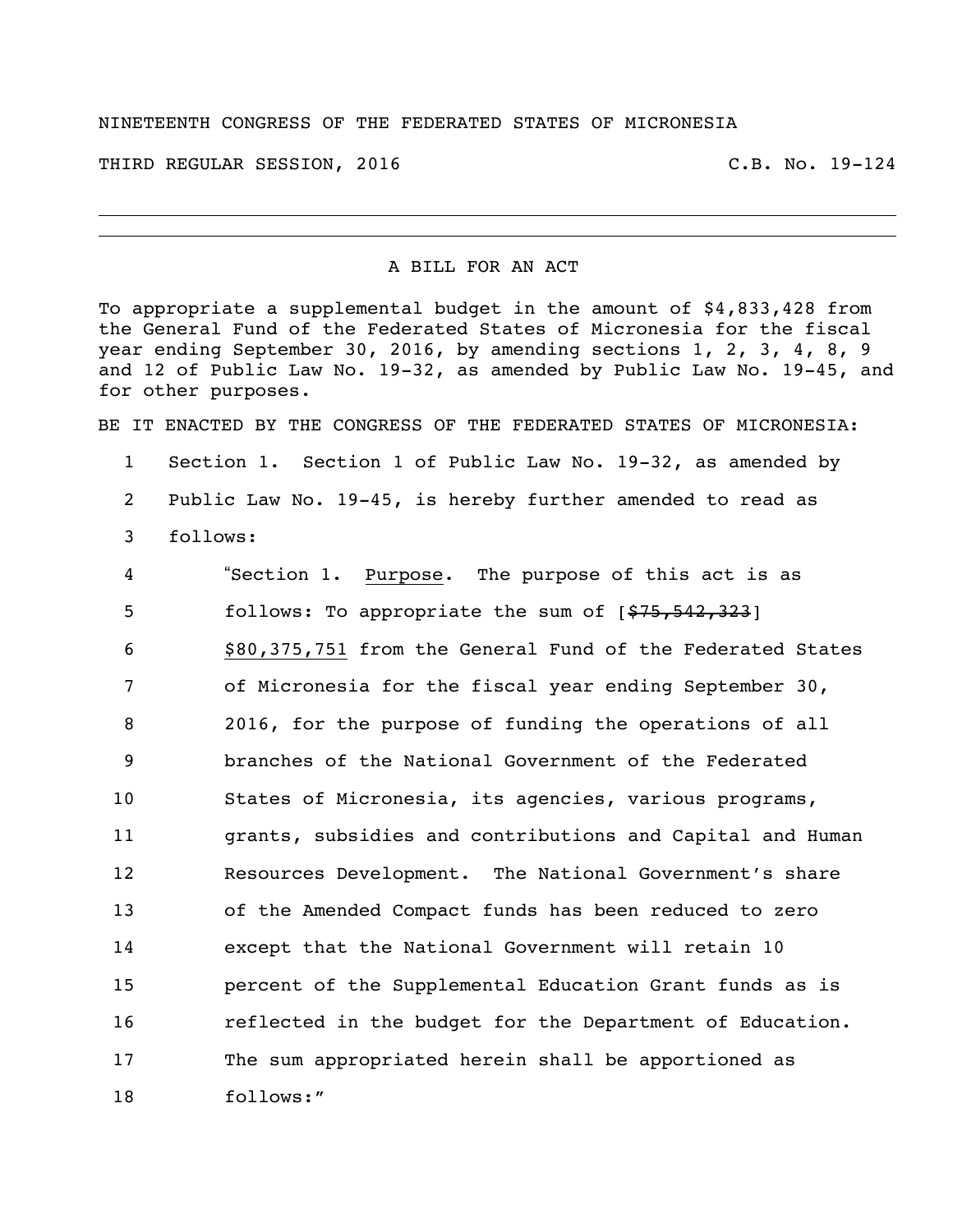| $\mathbf{1}$   | Section 2. Section 2 of Public Law No. 19-32 is hereby |
|----------------|--------------------------------------------------------|
| $\overline{2}$ | amended to read as follows:                            |
| 3              | "Section 2. Operating expenses of the Executive        |
| 4              | Branch. The sum of $[$18,756,699]$ \$19,429,947,       |
| 5              | or so much thereof as may be necessary, is             |
| 6              | hereby appropriated from the General Fund of the       |
| 7              | Federated States of Micronesia for the fiscal          |
| 8              | year ending September 30, 2016, for the purpose        |
| 9              | of funding the operations of the Executive             |
| 10             | Branch of the National Government during the           |
| 11             | fiscal year 2016. The sum appropriated by this         |
| 12             | section shall be apportioned as follows:               |
| 13             | (1) Office of the President.                           |
| 14             | The sum of $[$1,168,494]$ \$1,391,742, or so much      |
| 15             | thereof as may be necessary, for the operations        |
| 16             | of the Office of the President during the fiscal       |
| 17             | year 2016. The sum appropriated herein shall be        |
| 18             | apportioned as follows:                                |
| 19             | 434,640                                                |
| 20             | Travel [190,354] 260,354                               |
| 21             | Contractual Services[431,000] 464,248                  |
| 22             |                                                        |
| 23             | 2,500<br>Fixed Assets                                  |
| 24             | (2) Department of Foreign Affairs.                     |
| 25             | The sum of $[$4,599,168]$ \$4,624,168, or so much      |

 $2 \times 266$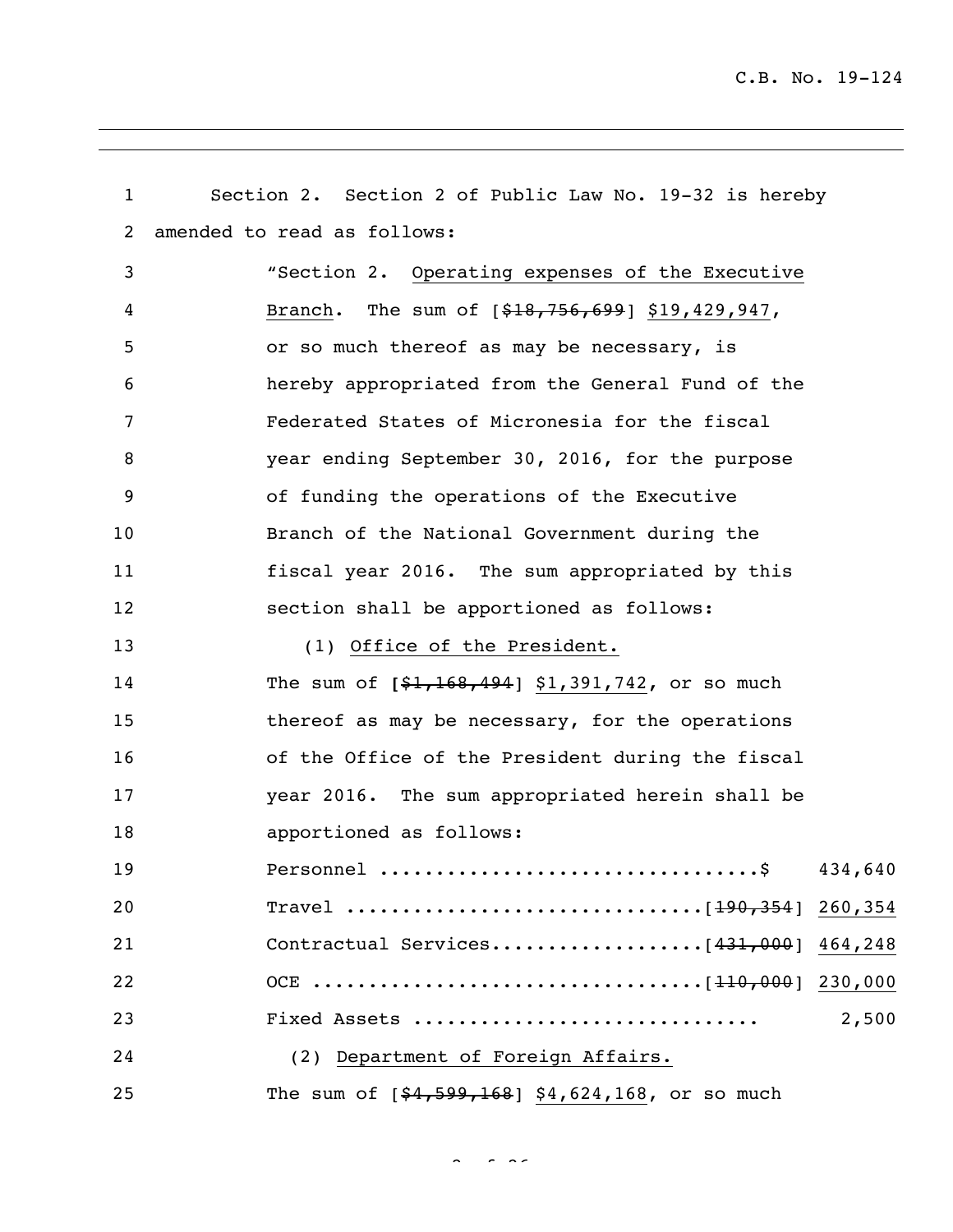| $\mathbf{1}$ | thereof as may be necessary, for the operations     |
|--------------|-----------------------------------------------------|
| 2            | of the Department of Foreign Affairs during the     |
| 3            | fiscal year 2016. The sum appropriated herein       |
| 4            | shall be apportioned as follows:                    |
| 5            | Personnel \$ 1,340,092                              |
| 6            |                                                     |
| 7            |                                                     |
| 8            | 324,632                                             |
| 9            | 85,900<br>Fixed Assets                              |
| 10           | (3) Department of Finance and Administration.       |
| 11           | The sum of $[$2,476,833]$ \$2,566,833, or so much   |
| 12           | thereof as may be necessary, for the operations     |
| 13           | of the Department of Finance and Administration     |
| 14           | during the fiscal year 2016. The sum                |
| 15           | appropriated herein shall be apportioned as         |
| 16           | follows:                                            |
| 17           | Personnel \$ 1,718,842                              |
| 18           |                                                     |
| 19           | Contractual Services[273,966] 348,966               |
| 20           | 273, 124                                            |
| 21           | 10,500<br>Fixed Assets                              |
| 22           | (4) Department of Resources and Development.        |
| 23           | The sum of $$1,291,214$ , or so much thereof as may |
| 24           | be necessary, for the operations of the             |
| 25           | Department of Resources and Development during      |

 $\sim$   $\sim$   $\sim$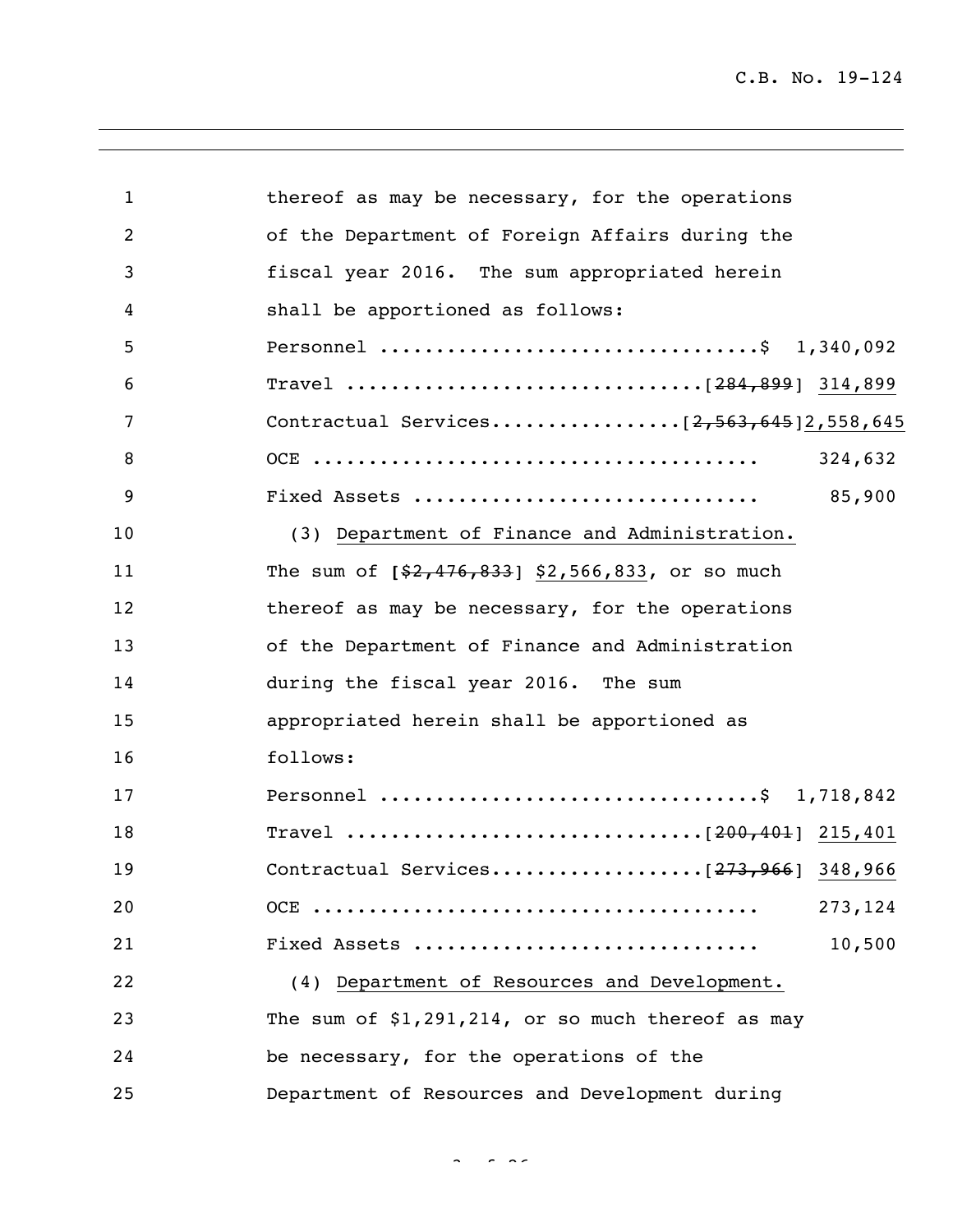| $\mathbf{1}$ | the fiscal year 2016. The sum appropriated        |
|--------------|---------------------------------------------------|
| 2            | herein shall be apportioned as follows:           |
| 3            | 831,535                                           |
| 4            | 170,202                                           |
| 5            | 78,157<br>Contractual Services                    |
| 6            | 180,320                                           |
| 7            | Fixed Assets<br>31,000                            |
| 8            | (5) Department of Transportation,                 |
| 9            | Communications and Infrastructure.                |
| 10           | The sum of [\$2,832,879] \$3,132,879, or so much  |
| 11           | thereof as may be necessary, for the operations   |
| 12           | of the Department of Transportation,              |
| 13           | Communications and Infrastructure during the      |
| 14           | fiscal year 2016. The sum appropriated herein     |
| 15           | shall be apportioned as follows:                  |
| 16           | 773,443                                           |
| 17           | 237,355                                           |
| 18           | Contractual Services $[1, 740, 136]$ 2,040,136    |
| 19           | 73,645                                            |
| 20           | 8,300<br>Fixed Assets                             |
| 21           | Department of Health and Social Affairs.<br>(6)   |
| 22           | The sum of \$779,949 or so much thereof as may be |
| 23           | necessary, for the operations of the Department   |
| 24           | of Health and Social Affairs during the fiscal    |
| 25           | year 2016. The sum appropriated herein shall be   |

 $4 - 26$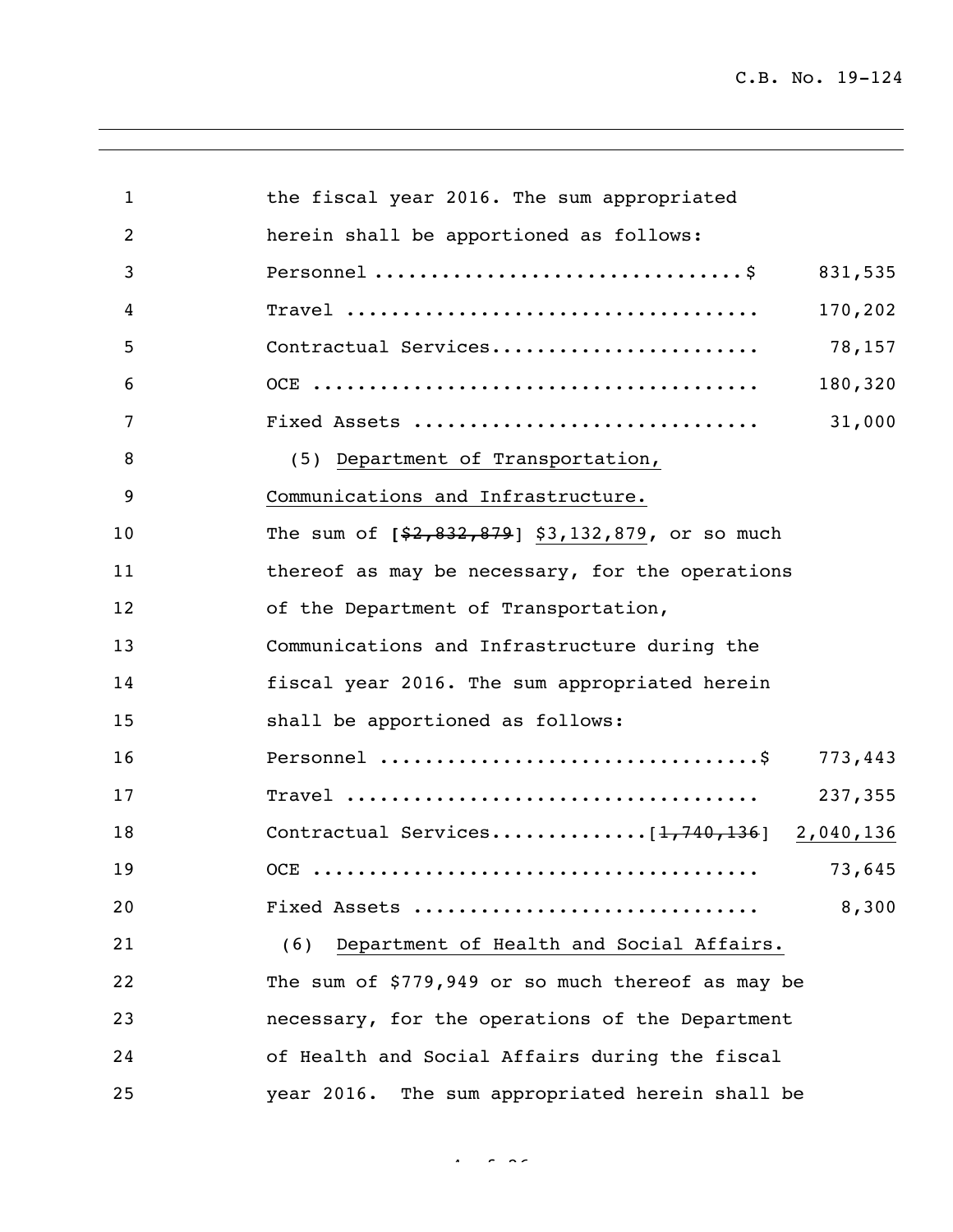| 1  | apportioned as follows:                             |         |
|----|-----------------------------------------------------|---------|
| 2  |                                                     | 440,848 |
| 3  |                                                     | 130,316 |
| 4  | Contractual Services                                | 108,617 |
| 5  |                                                     | 100,168 |
| 6  | Fixed Assets                                        | $-0-$   |
| 7  | (7) Department of Education.                        |         |
| 8  | The sum of $[ $849, 723]$ \$884,723, or so much     |         |
| 9  | thereof as may be necessary, for the operations     |         |
| 10 | of the Department of Education during the fiscal    |         |
| 11 | year 2016. Of the total amount of funds             |         |
| 12 | appropriated herein, $[$-0-]$ \$366,598 shall be    |         |
| 13 | deemed to come from funds available under the       |         |
| 14 | Supplemental Education Grant. The sum               |         |
| 15 | appropriated herein shall be apportioned as         |         |
| 16 | follows:                                            |         |
| 17 |                                                     | 441,204 |
| 18 |                                                     | 154,793 |
| 19 | Contractual Services[168,393]                       | 203,393 |
| 20 |                                                     | 77,833  |
| 21 | Fixed Assets                                        | 7,500   |
| 22 | (8) Department of Justice.                          |         |
| 23 | The sum of $$3,330,571$ , or so much thereof as may |         |
| 24 | be necessary, for the operations of the             |         |
| 25 | Department of Justice during the fiscal year        |         |

 $\frac{1}{2}$  of  $\frac{1}{2}$  of  $\frac{1}{2}$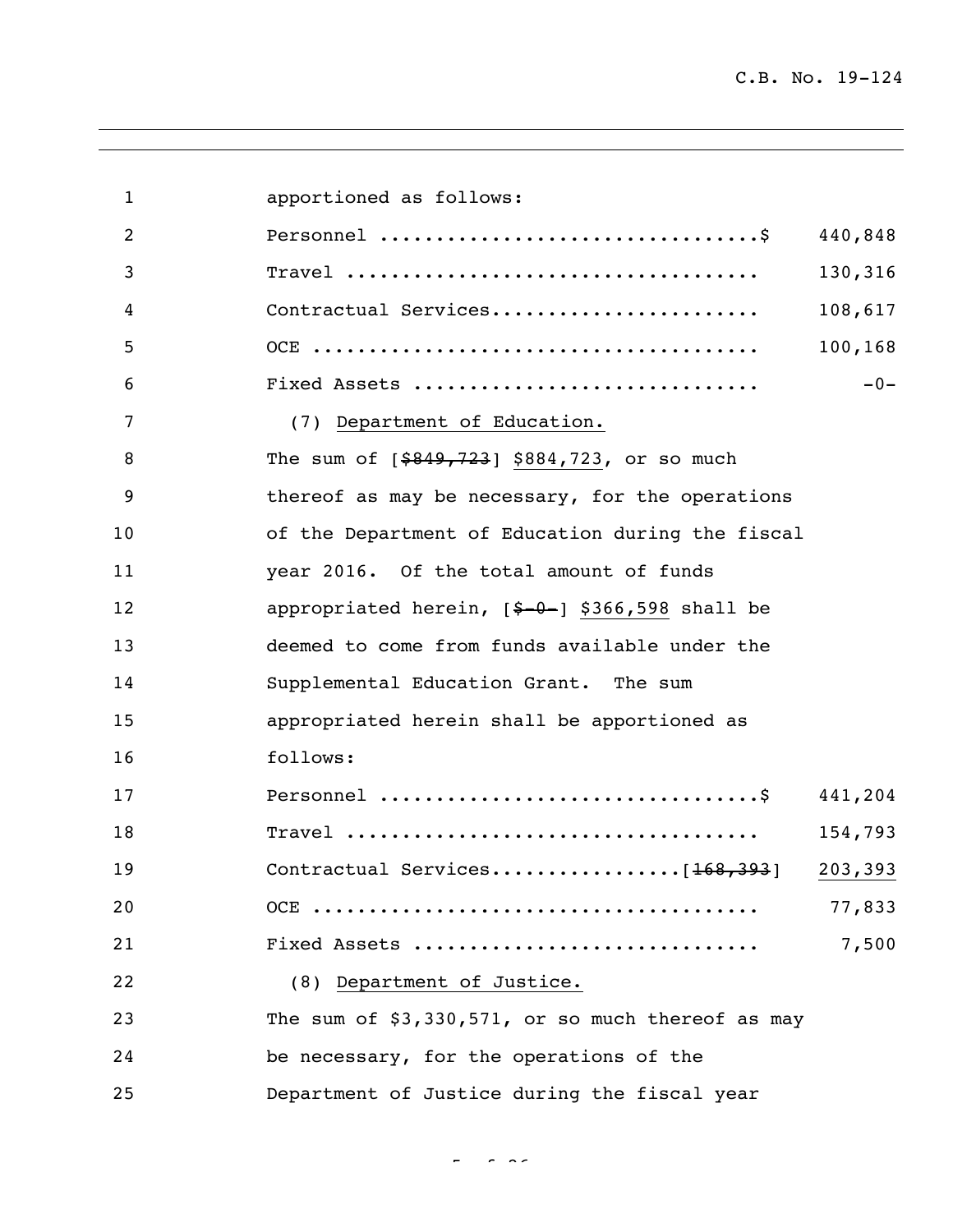| $\mathbf{1}$ | 2016. The sum appropriated herein shall be      |         |
|--------------|-------------------------------------------------|---------|
| 2            | apportioned as follows:                         |         |
| 3            | Personnel \$ 2,351,938                          |         |
| 4            |                                                 | 158,548 |
| 5            | Contractual Services                            | 309,160 |
| 6            |                                                 | 329,125 |
| 7            | Fixed Assets                                    | 181,800 |
| 8            | (9) Office of the Public Defender.              |         |
| 9            | The sum of \$918,421, or so much thereof as may |         |
| 10           | be necessary, for the operations of the Office  |         |
| 11           | of the Public Defender during the fiscal year   |         |
| 12           | 2016. The sum appropriated herein shall be      |         |
| 13           | apportioned as follows:                         |         |
| 14           |                                                 | 663,970 |
| 15           |                                                 | 72,812  |
| 16           | Contractual Services                            | 73,239  |
| 17           |                                                 | 77,900  |
| 18           | Fixed Assets                                    | 30,500  |
| 19           | (10) Office of Environment and Emergency        |         |
| 20           | Management.                                     |         |
| 21           | The sum of \$312,441, or so much thereof as may |         |
| 22           | be necessary, for the operations of the Office  |         |
| 23           | of Environment and Emergency Management during  |         |
| 24           | the fiscal year 2016. The sum appropriated      |         |
| 25           | herein shall be apportioned as follows:         |         |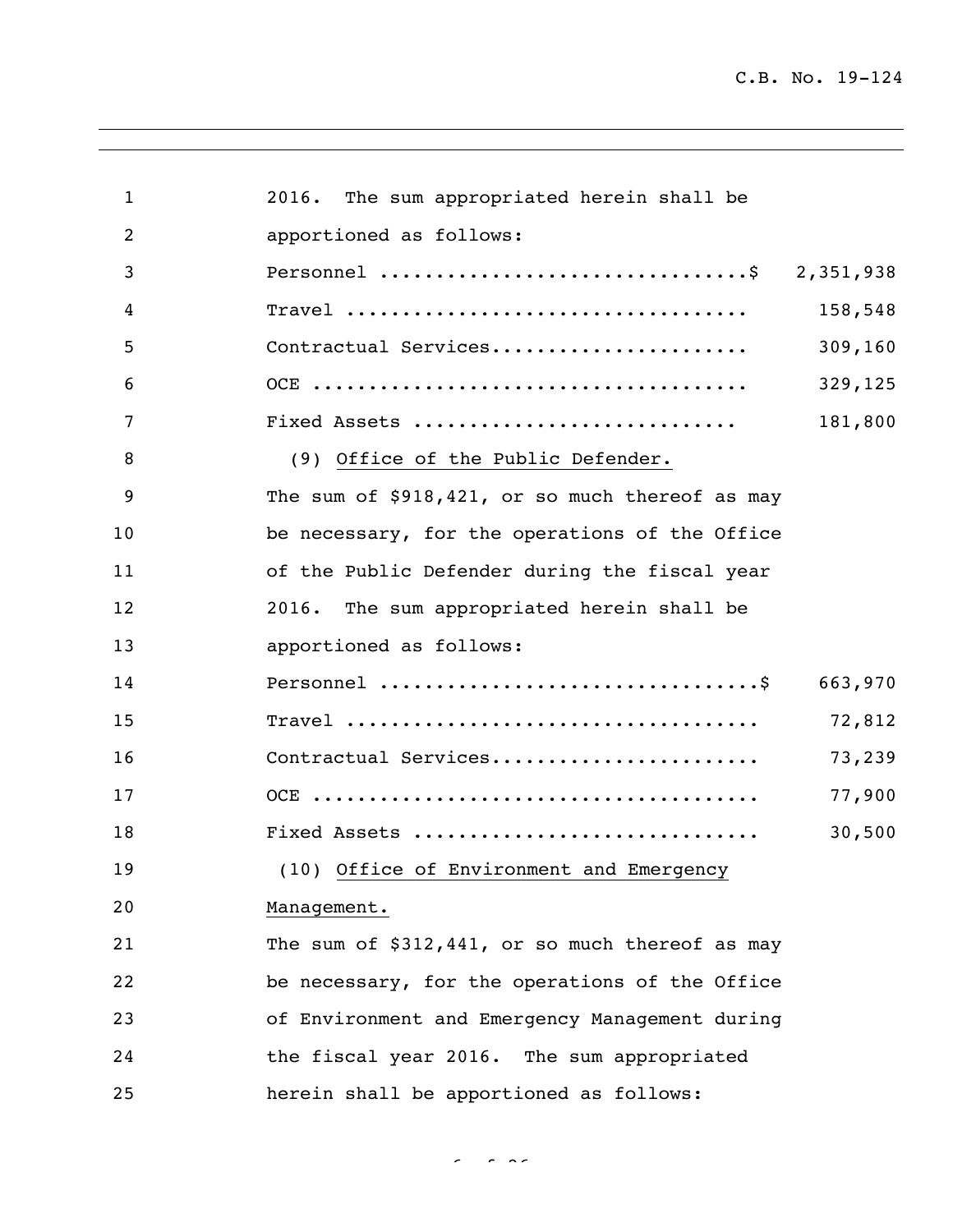| $\mathbf{1}$ | 181,465                                                |
|--------------|--------------------------------------------------------|
| 2            | 90,066                                                 |
| 3            | Contractual Services<br>18,450                         |
| 4            | 22,460                                                 |
| 5            | $-0-$                                                  |
| 6            | (11) Office of National Archives, Culture and          |
| 7            | Historic Preservation.                                 |
| 8            | The sum of \$197,006, or so much thereof as may        |
| 9            | be necessary, for the operations of the Office         |
| 10           | of National Archives, Culture and Historic             |
| 11           | Preservation during the fiscal year 2016. The          |
| 12           | sum appropriated herein shall be apportioned as        |
| 13           | follows:                                               |
| 14           | 117,176                                                |
| 15           | 34,503                                                 |
| 16           | Contractual Services<br>10,425                         |
| 17           | 22,102                                                 |
| 18           | Fixed Assets<br>12,800''                               |
| 19           | Section 3. Section 3 of Public Law No. 19-32 is hereby |
|              | 20 amended to read as follows:                         |
| 21           | "Section 3. Operating Expenses of the                  |
| 22           | Legislative Branch. The sum of [\$4,287,568]           |
| 23           | \$4,776,466, or so much thereof as may be              |
| 24           | necessary, is hereby appropriated from the             |
| 25           | General Fund of the Federated States of                |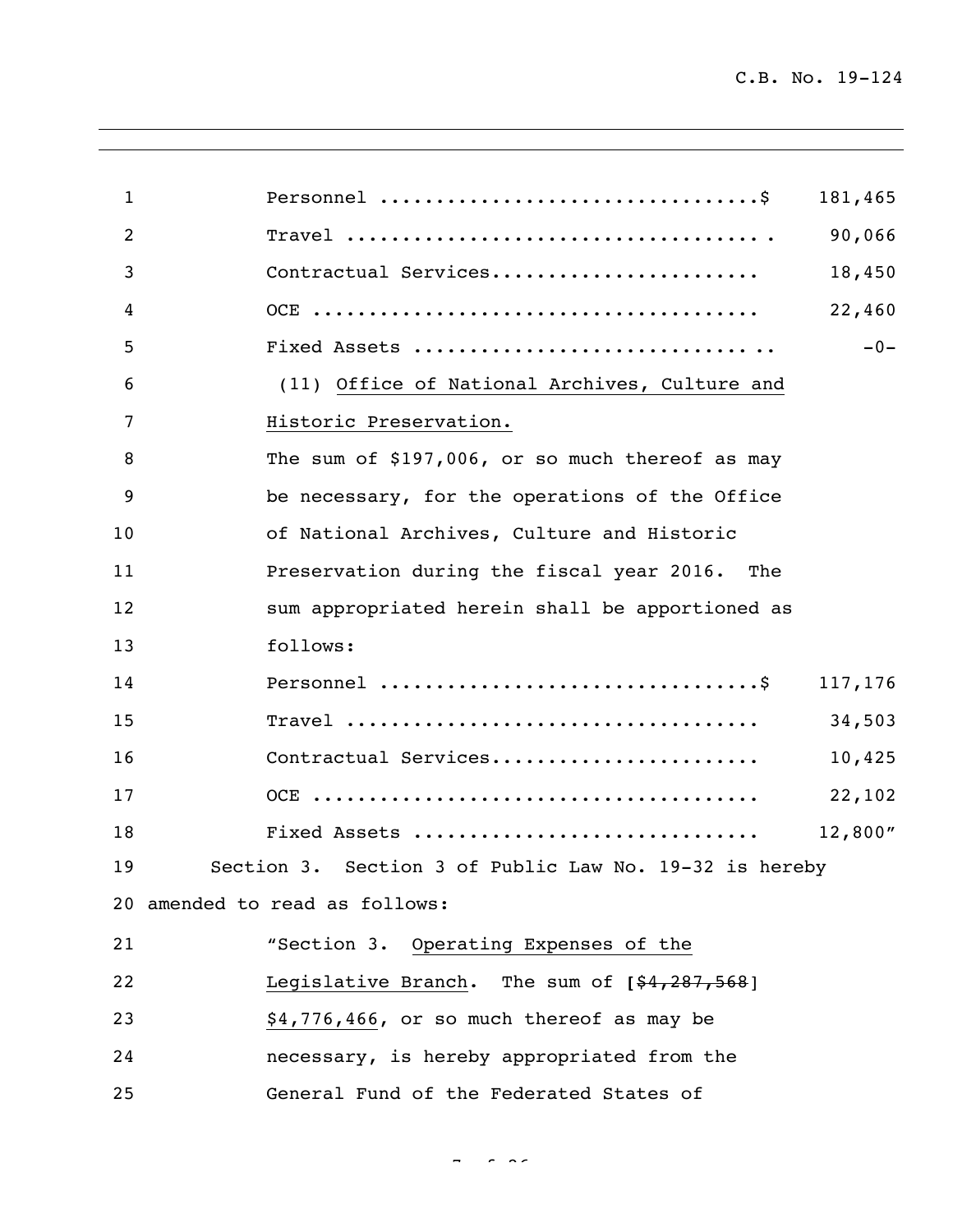| 1  | Micronesia for the fiscal year ending September   |
|----|---------------------------------------------------|
| 2  | 30, 2016, for the operations of the Legislative   |
| 3  | Branch of the National Government during the      |
| 4  | fiscal year 2016. The sum appropriated by this    |
| 5  | section shall be apportioned as follows:          |
| 6  | (1) Speaker and Members.                          |
| 7  | The sum of $[$1,904,511]$ \$2,295,731, or so much |
| 8  | thereof as may be necessary, for the operations   |
| 9  | of the Office of the Speaker and Members of the   |
| 10 | Congress of the Federated States of Micronesia    |
| 11 | during the fiscal year 2016. The sum              |
| 12 | appropriated herein shall be apportioned as       |
| 13 | follows:                                          |
| 14 | 430,530                                           |
| 15 |                                                   |
| 16 |                                                   |
| 17 | $-0-$                                             |
| 18 | Fixed Assets<br>$-0-$                             |
| 19 | (2) Staff Offices.                                |
| 20 | The sum of $[$1,893,057]$ \$1,990,735, or so much |
| 21 | thereof as may be necessary, for the operations   |
| 22 | of the Congress staff offices during fiscal year  |
| 23 | The sum appropriated herein shall be<br>2016.     |
| 24 | apportioned as follows:                           |
| 25 | 944,275                                           |

 $8<sup>2</sup>$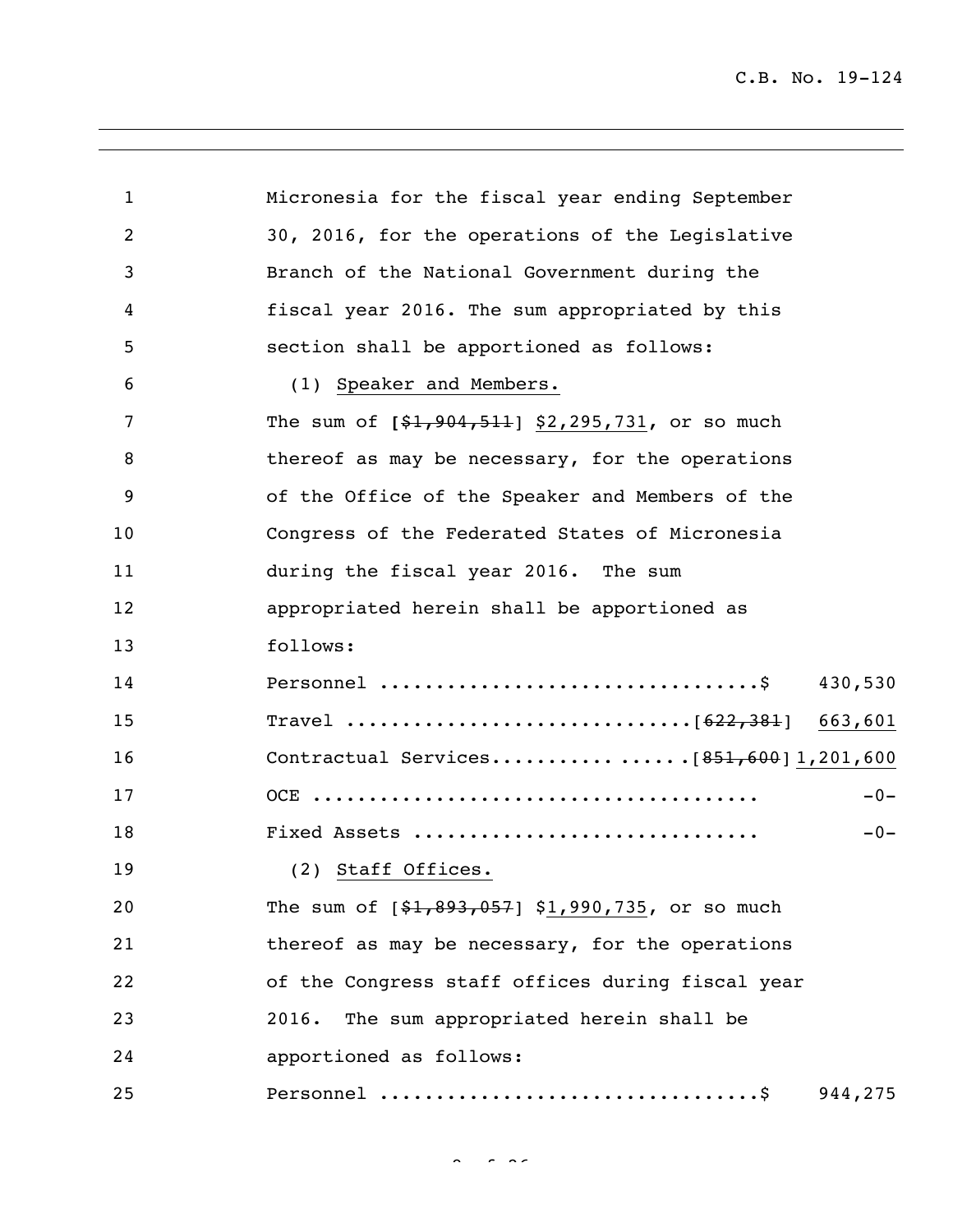| 1              | Travel\$[ <del>115,252</del> ] 135,363                           |         |
|----------------|------------------------------------------------------------------|---------|
| $\overline{2}$ |                                                                  |         |
| 3              | OCE; PROVIDED THAT, up to \$10,000 may be used to                |         |
| 4              | pay expenses incurred during the previous fiscal                 |         |
| 5              |                                                                  | 187,000 |
| 6              |                                                                  |         |
| 7              | (3) Congress Delegation Offices.                                 |         |
| 8              | The sum of \$490,000, or so much thereof as may                  |         |
| 9              | be necessary, for the operations of the Congress                 |         |
| 10             | delegation offices during the fiscal year 2016.                  |         |
| 11             | Of the amounts appropriated for contractual                      |         |
| 12             | services within each Delegation Office, up to a                  |         |
| 13             | maximum of \$25,000 per Member, at the Delegation                |         |
| 14             | Offices' discretion, may be used for Member                      |         |
| 15             | Representation. The sum appropriated is                          |         |
| 16             | apportioned as follows:                                          |         |
| 17             | (a) Kosrae Delegation Office                                     |         |
| 18             | Travel $\dots\dots\dots\dots\dots\dots\dots\dots\dots\dots\dots$ | 5,000   |
| 19             | Contractual Services                                             | 45,000  |
| 20             | OCE                                                              | 20,000  |
| 21             | Fixed Assets                                                     | $-0-$   |
| 22             | TOTAL                                                            | 70,000  |
| 23             | (b) Pohnpei Delegation Office                                    |         |
| 24             | Travel                                                           | 10,000  |
| 25             | Contractual Services                                             | 100,000 |

 $\sigma = 26$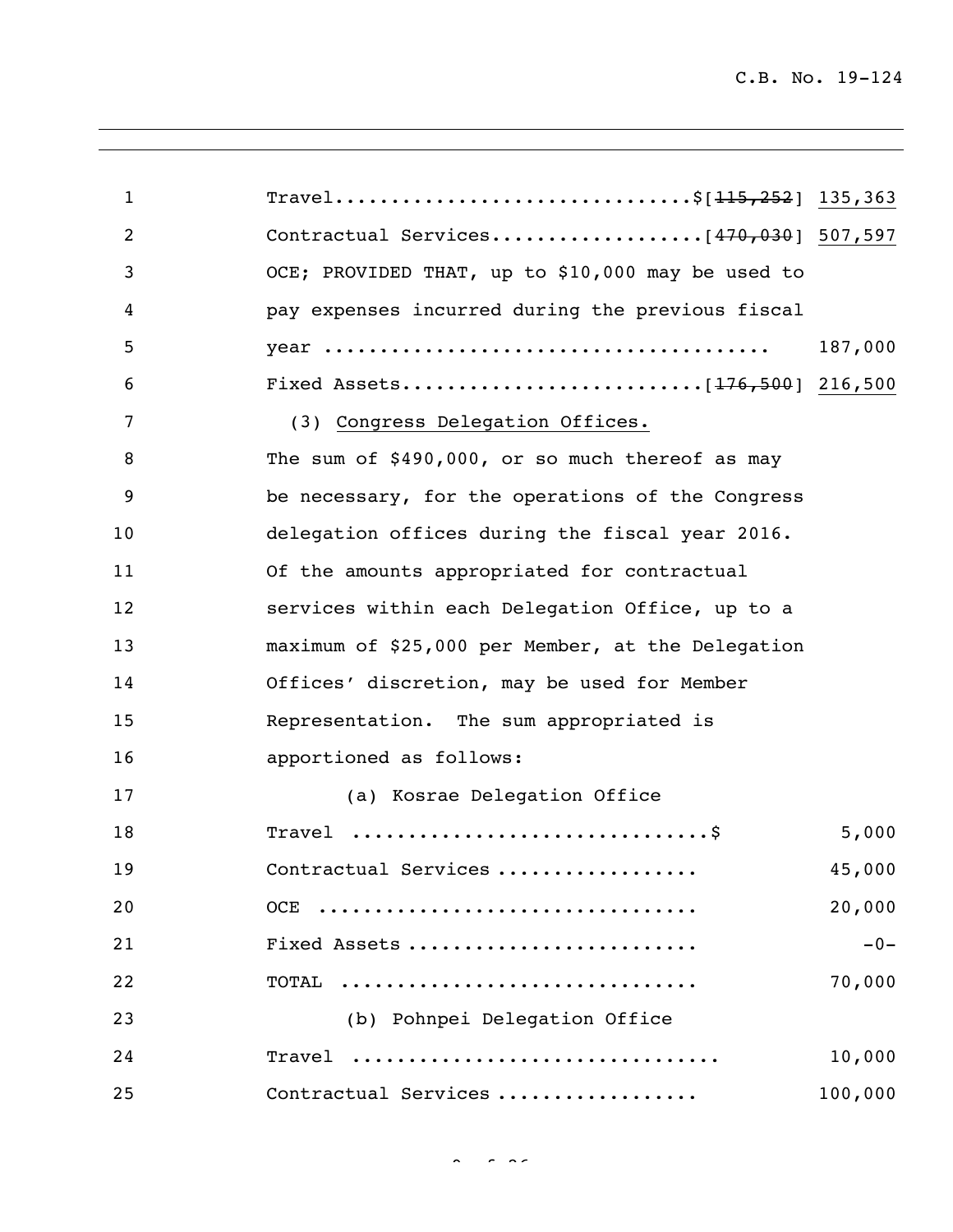| $\mathbf{1}$ | OCE                                                    | 30,000  |
|--------------|--------------------------------------------------------|---------|
| 2            | Fixed Assets                                           | $-0-$   |
| 3            | TOTAL                                                  | 140,000 |
| 4            | (c) Chuuk Delegation Office                            |         |
| 5            | Travel                                                 | 10,000  |
| 6            | Contractual Services                                   | 160,000 |
| 7            | <b>OCE</b>                                             | 30,000  |
| 8            | Fixed Assets                                           | 10,000  |
| 9            | TOTAL                                                  | 210,000 |
| 10           | (d) Yap Delegation Office                              |         |
| 11           | Travel                                                 | 10,000  |
| 12           | Contractual Services                                   | 30,000  |
| 13           | OCE                                                    | 25,000  |
| 14           | Fixed Assets                                           | 5,000   |
| 15           | TOTAL                                                  | 70,000" |
| 16           | Section 4. Section 4 of Public Law No. 19-32 is hereby |         |
|              | 17 amended to read as follows:                         |         |
| 18           | "Section 4. Operating Expenses of the National         |         |
| 19           | Judicial Branch. The sum of \$1,399,415, or so         |         |
| 20           | thereof as may be necessary, is hereby<br>much         |         |
| 21           | appropriated from the General Fund of the              |         |
| 22           | Federated States of Micronesia for the fiscal          |         |
| 23           | year ending September 30, 2016, for the                |         |
| 24           | operations of the Judicial Branch of the               |         |
| 25           | National Government during the fiscal year 2016.       |         |
|              |                                                        |         |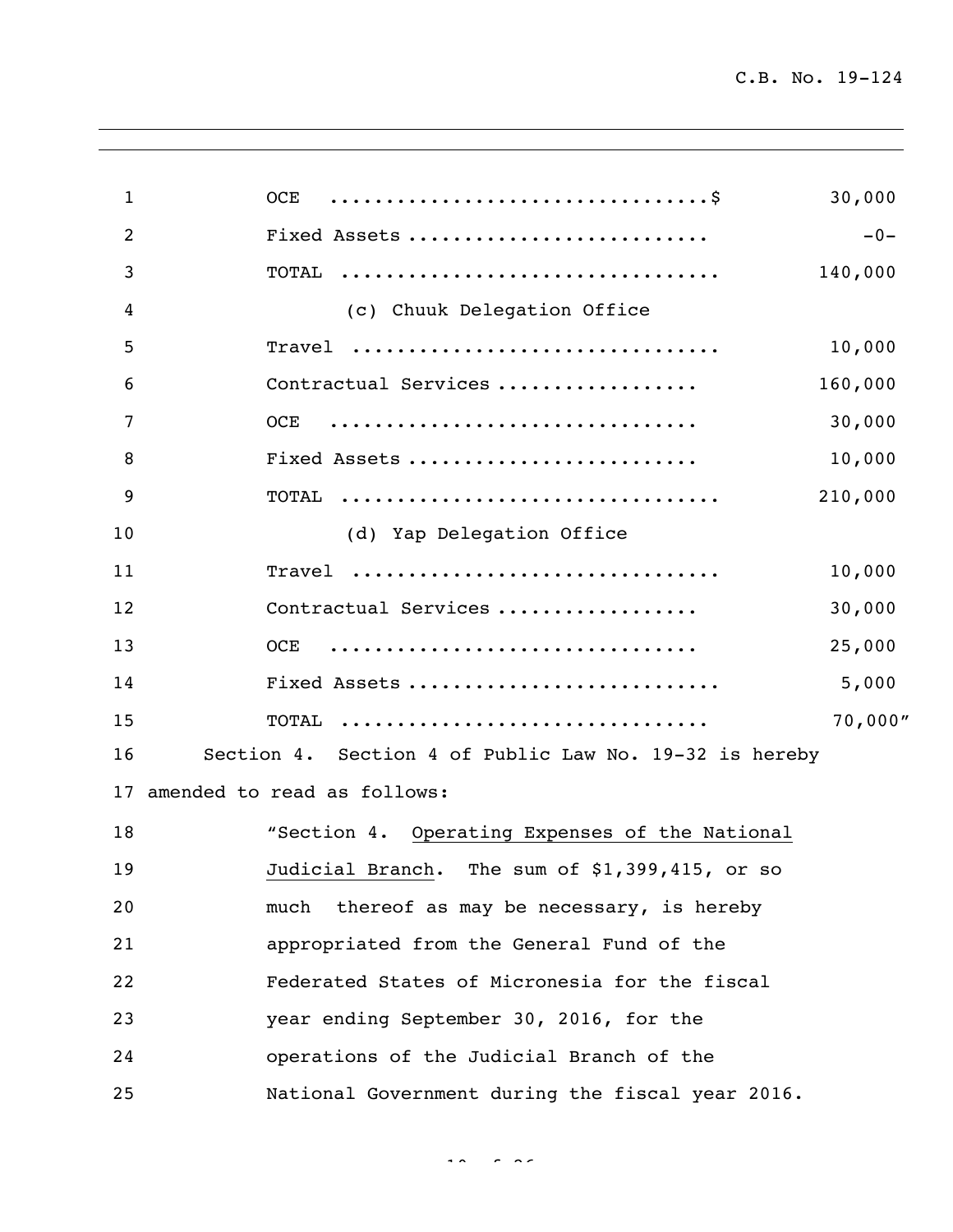| $\mathbf 1$    | The sum appropriated by this section shall be                   |
|----------------|-----------------------------------------------------------------|
| $\overline{2}$ | apportioned as follows:                                         |
| 3              |                                                                 |
| $\overline{4}$ | 157,791                                                         |
| 5              |                                                                 |
| 6              | 190,806                                                         |
| 7              | Fixed Assets<br>36,100"                                         |
| 8              | Section 5. Section 8 of Public Law No. 19-32, as amended        |
|                | 9 by Public Law No. 19-45, is hereby further amended to read as |
|                | 10 follows:                                                     |

| 11 | "Section 8. Grants, Subsidies and Contributions.     |
|----|------------------------------------------------------|
| 12 | The sum of $[$10,981,139]$ \$11,246,916, or so much  |
| 13 | thereof as may be necessary, is hereby appropriated  |
| 14 | from the General Fund of the Federated States of     |
| 15 | Micronesia for the fiscal year ending September 30,  |
| 16 | 2016 for the following grants, subsidies and         |
| 17 | contributions during the fiscal year 2016. The sum   |
| 18 | appropriated by this section shall be apportioned as |
| 19 | follows:                                             |
| 20 | (1) Office of the President.                         |
| 21 | (a) Asia-Pacific Broadcasting Dev. (AIBD) \$ 4,500   |
|    |                                                      |

## (b) Asia-Pacific Broadcasting Union (ABU) 800 (c) Pacific Island News Assn. (PINA) 350 (d) 2023 Action Plan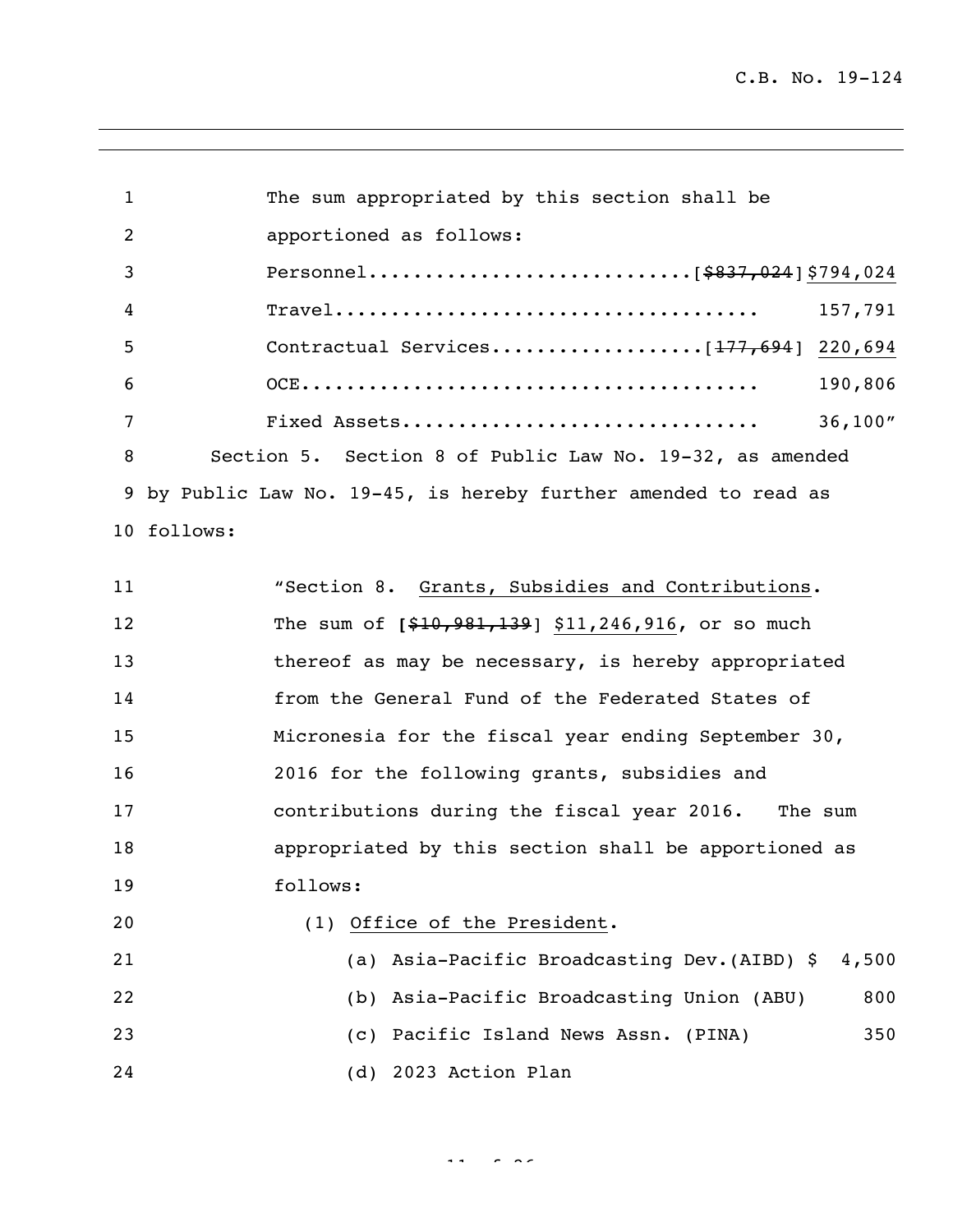| 1  | Implementation \$                                | $-0-$   |
|----|--------------------------------------------------|---------|
| 2  | Asia Pacific Investment<br>(e)                   | 250     |
| 3  | (f)<br>Former                                    |         |
| 4  | Presidents'allowance                             | 50,000  |
| 5  | (2) Department of Foreign Affairs.               |         |
| 6  | (a) Pacific Is. Forum Secretariat                | 46,000  |
| 7  | (b) Secretariat of the Pacific Community         |         |
| 8  | (SPC)                                            | 56,000  |
| 9  | (c) UN Membership Fee                            | 70,000  |
| 10 | (d) UN Economic and Social Commisson             |         |
| 11 | for Asia and the Pacific (ESCAP)                 | 5,000   |
| 12 | East West Center<br>(e)                          | 5,000   |
| 13 | Cotonou Membership Fee<br>(f)                    | 15,000  |
| 14 | SPC Office Rental<br>(q)                         | 45,000  |
| 15 | FSM-China Diplomatic Relations<br>(h)            | 25,000  |
| 16 | (i) Pacific Island Forum                         | 500,000 |
| 17 | Department of Finance and Administration.<br>(3) |         |
| 18 | (a) OCO Membership Fee                           | 14,024  |
| 19 | (b) Maintenance Fee for FMIS                     | 55,000  |
| 20 | (c) FSM Group Life                               | 25,000  |
| 21 | Department of Resources and Development.<br>(4)  |         |
| 22 | (a) Pacific Islands Development Program          | 15,000  |
| 23 | Forum Fisheries<br>(b)                           | 38,918  |
| 24 | $\left( c\right)$                                | 30,000  |
| 25 | South Pacific Applied Geoscience<br>(d)          |         |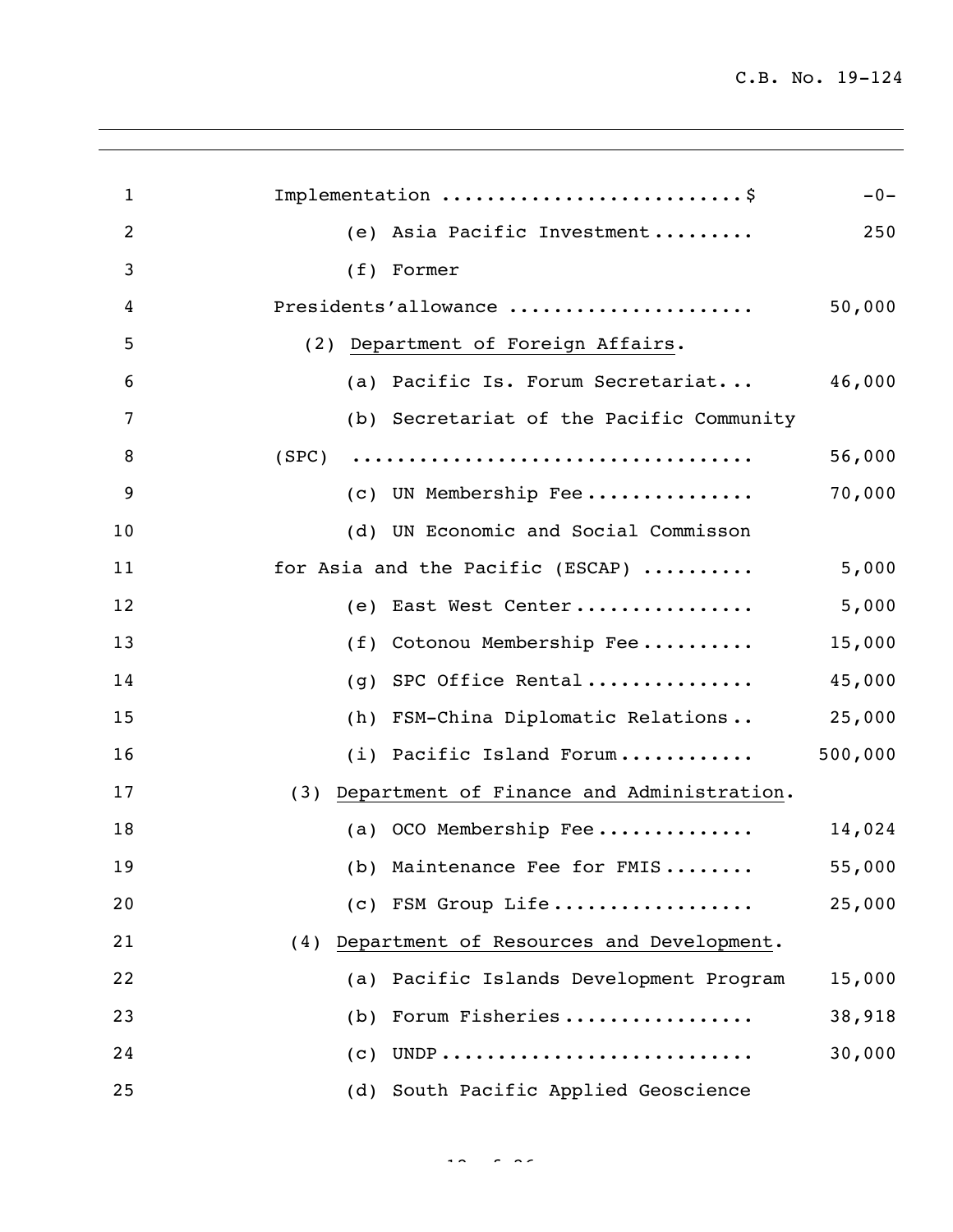| $\mathbf{1}$   | $(SOPAC)$ \$<br>Comm.                        | 15,000 |
|----------------|----------------------------------------------|--------|
| $\overline{c}$ | Pacific Asia Travel Association.<br>(e)      | 5,000  |
| 3              | Micronesian Challenge Endowment.<br>(f)      | 50,000 |
| 4              | Western Forestry Leadership Coalition<br>(g) | 530    |
| 5              | Food Agriculture Organization (FAO)<br>(h)   | 4,800  |
| 6              | Matching for SPC Projects<br>(i)             | 60,000 |
| 7              | Micronesian Challenge<br>(j)                 | 10,000 |
| 8              | Micronesian Cruise Assoc<br>(k)              | 2,500  |
| 9              | International Animal Health<br>(1)           |        |
| 10             | Organization (OIE)                           | 23,000 |
| 11             | (m)                                          | 250    |
| 12             | (n) Micronesia Trade Cmte                    | 30,000 |
| 13             | (o) Convention on Biological                 |        |
| 14             | Diversity (CBD)                              | 1,000  |
| 15             | (p) South Pacific Tourism Organization       |        |
| 16             |                                              | 54,000 |
| 17             | (q) International Fund for Agriculture       |        |
| 18             | Development                                  | 500    |
| 19             | (5) Department of Health and Social Affairs. |        |
| 20             | (a) UN Fund for Population Activity          |        |
| 21             | (UNFPA)                                      | 3,000  |
| 22             | (b) World Health Organization (WHO).         | 4,000  |
| 23             | (c) National Board of Nursing                |        |
| 24             | & Med Licensing                              | 20,000 |
| 25             | (d) Pacific Islands Health Officers          |        |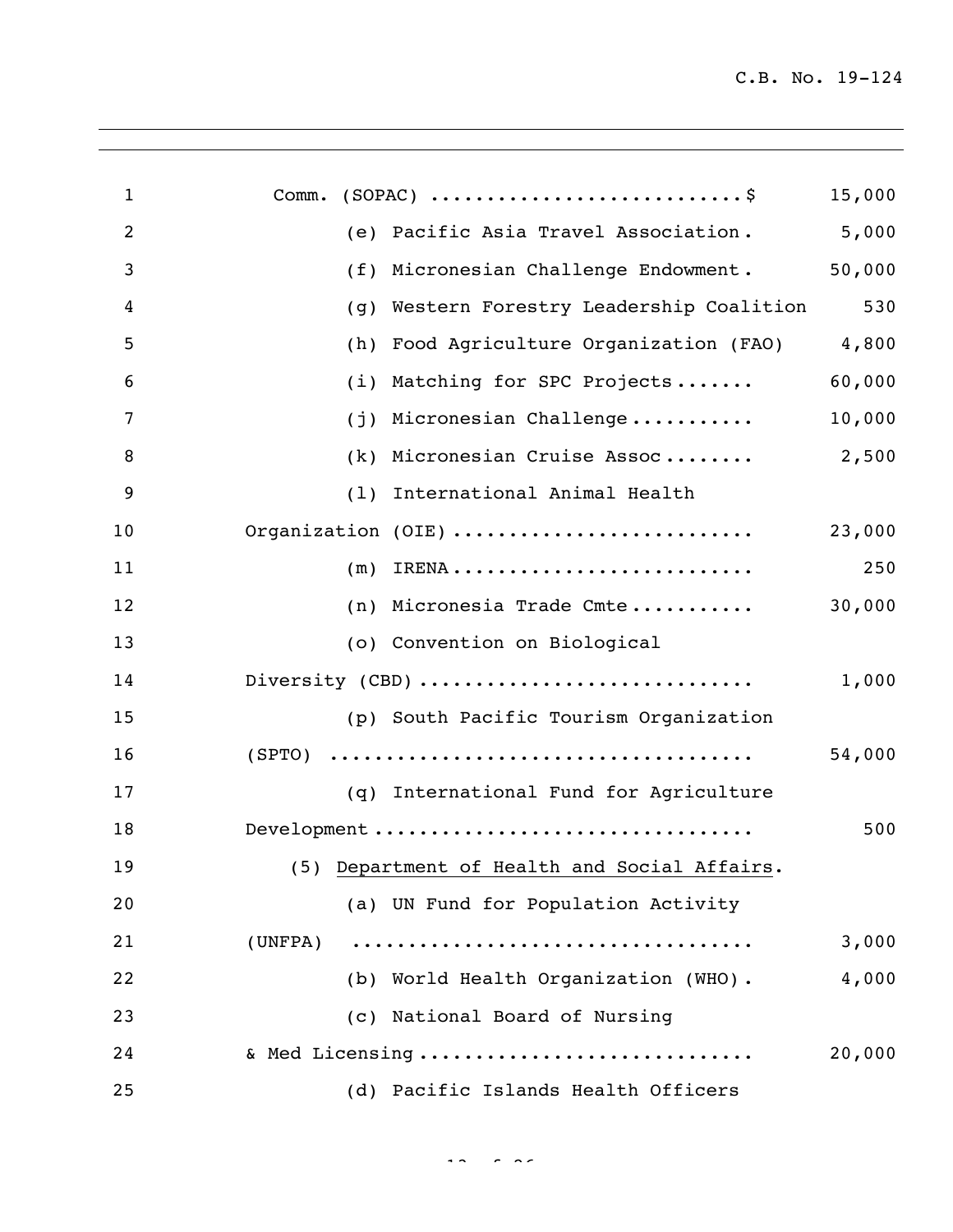| 1              | Association (PIHOA) \$<br>20,000                |
|----------------|-------------------------------------------------|
| $\overline{2}$ | 20,000<br>(e) FSM Amateur Sports Association.   |
| 3              | (f) Association of Territorial                  |
| 4              | Health Organization<br>7,000                    |
| 5              | 70,000<br>FSM Red Cross<br>(q)                  |
| 6              | 50,000<br>(h) UNICEP (vaccines)                 |
| 7              | 1,000<br>UN Women<br>(i)                        |
| 8              | (6) Department of Education.                    |
| 9              | (a) Aid for Non-Public Schools<br>600,000       |
| 10             | (b) Financial Assistance to FSM students        |
| 11             | attending CMI<br>40,000                         |
| 12             | (c) Financial Assistance to FSM students        |
| 13             | attending PCC<br>150,000                        |
| 14             | (d) National Scholarship; PROVIDED THAT,        |
| 15             | the funds are prioritized according to          |
| 16             | designated areas of priority study which        |
| 17             | include: law, medicine,                         |
| 18             | accounting/economics/business, and engineering. |
| 19             | Incoming freshmen majoring in liberal arts      |
| 20             | (including pre-law and pre-med) must            |
| 21             | maintain a G.P.A. of 2.0<br>2,000,000           |
| 22             | 75,000<br>(e) National Close-Up                 |
| 23             | National Merit Scholarship<br>150,000<br>(f)    |
| 24             | COM Board annual meeting<br>5,000<br>(g)        |
| 25             | (h) Caroline College and                        |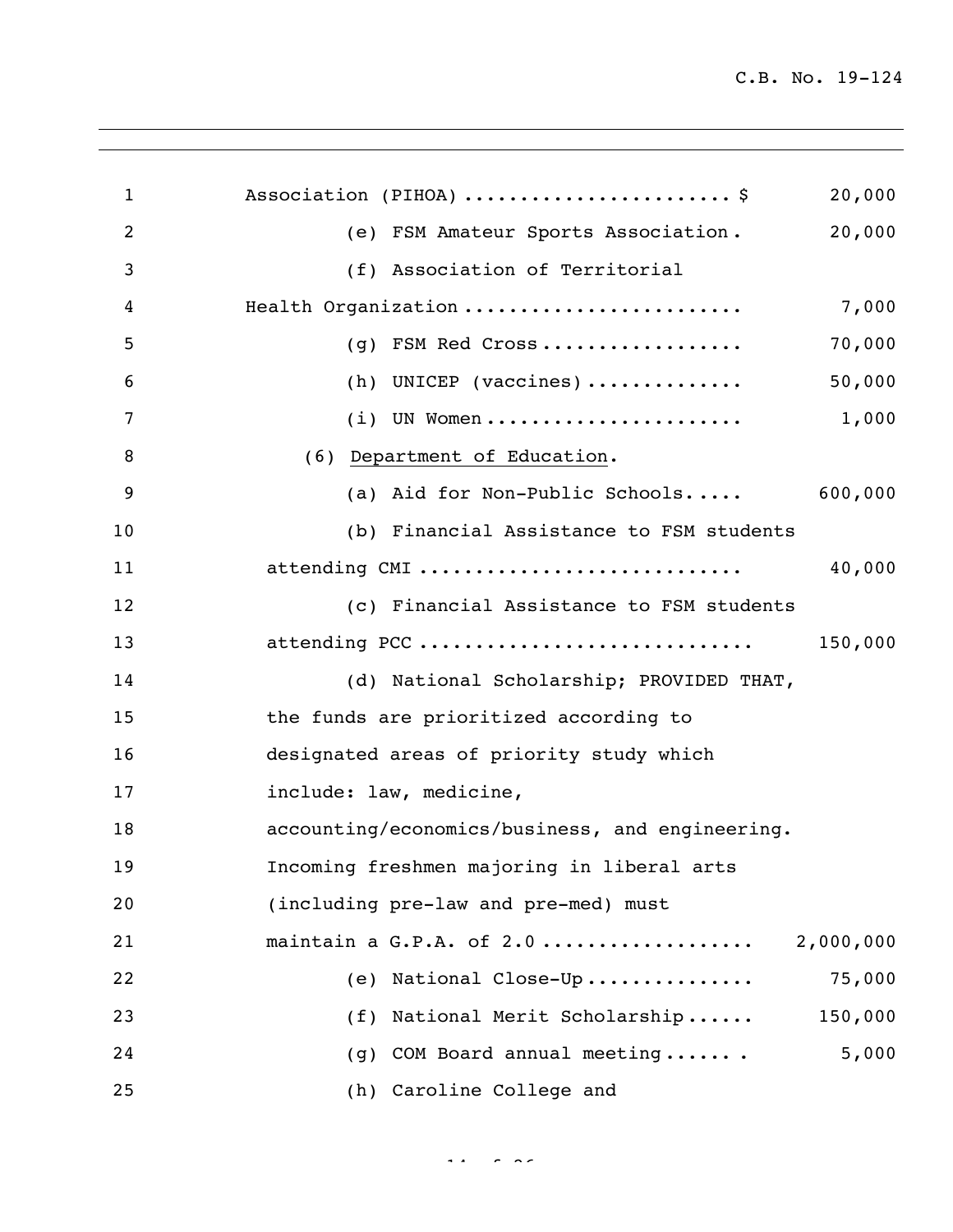| Pastoral Institute (CCPI) \$            | 50,000  |
|-----------------------------------------|---------|
| (i) Faithwalk Christian College         | 50,000  |
| (7) Department of Transportation,       |         |
| Communication and Infrastructure.       |         |
| (a) Asia Pacific Telecommunity (APT)    | 11,000  |
| (b) International Telecommunications    |         |
| Union (ITU)                             | 104,163 |
| (c) International Civil Aviation        |         |
| Organization                            | 28,050  |
| (d) FSM Capital Energy/Utilities        | 700,000 |
| (e) Micronesian Shipping Comm 25,000    |         |
| Department of Justice.<br>(8)           |         |
| (a) DOJ Fuel Subsidy                    | 200,000 |
| (b) Kosrae Joint Law Enforcement        | 30,000  |
| (c) Pohnpei Joint Law Enforcement       | 50,000  |
| (d) Chuuk Joint Law Enforcement         | 50,000  |
| (e) Yap Joint Law Enforcement.          | 30,000  |
| (f) Chuuk Health Care Plan              |         |
| Court Judgment                          | 80,777  |
| (9) Congress of the Federated States of |         |
| Micronesia                              |         |
| IPU Conference<br>(a)                   | 50,000  |
| (b) Climate Change Conferences          | 30,000  |
| $(c)$ APPU/APPF                         | 75,000  |
| (d) Staff Upgrade/Law of the Sea        |         |
|                                         |         |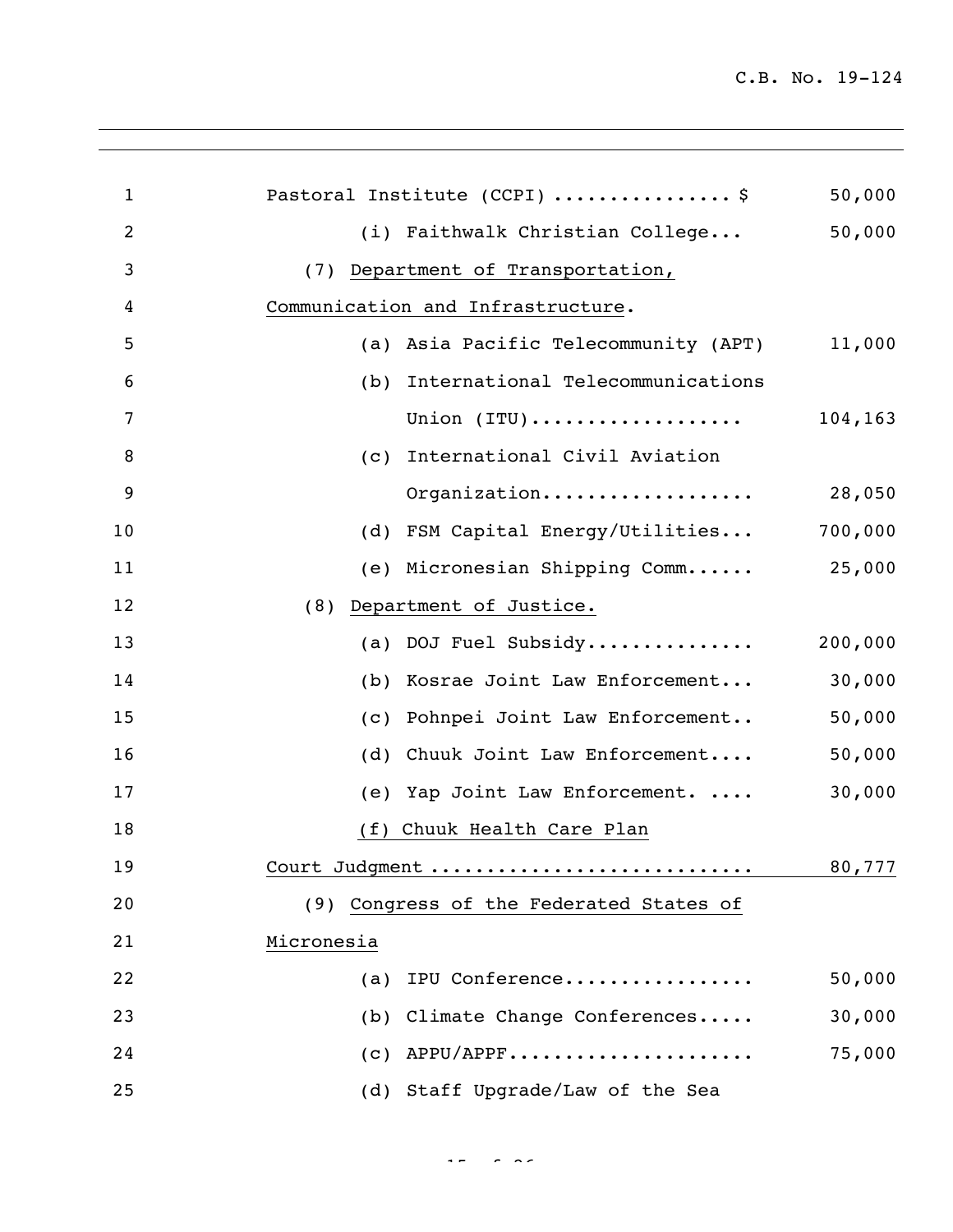| $\mathbf{1}$   | Training $\ldots \ldots \ldots \ldots \ldots \ldots \ldots \ldots \ldots \ldots \$ | 50,000  |
|----------------|------------------------------------------------------------------------------------|---------|
| $\overline{2}$ | (e) World Bank/IMF Annual Meeting                                                  | 50,000  |
| 3              | (f) FSM/Israel Parliamentarian                                                     |         |
| 4              | Friendship Link                                                                    | 100,000 |
| 5              | (g) MLC Conference                                                                 | 60,000  |
| 6              | (h) FSM/Japan Parliamentarian                                                      |         |
| 7              | Friendship Link                                                                    | 50,000  |
| 8              | (i) China Parliamentarian Visit                                                    | 50,000  |
| 9              | (j) FSM Congress/Cuban National Assembly                                           |         |
| 10             | Parliamentary Relations                                                            | 50,000  |
| 11             | (k) National Olympic Committee -                                                   |         |
| 12             | Assistance for Jennifer Chieng                                                     | 25,000  |
| 13             | (1) FSM-French Parliamentarian                                                     |         |
| 14             | Friendship Link                                                                    | 50,000  |
| 15             | $(m)$ ACP                                                                          | 50,000  |
| 16             | (n) Fisheries Meetings (WCPFC, PNA,                                                |         |
| 17             | NORMA Bilateral Access Consultations, and U.S.                                     |         |
| 18             | Treaty Negotations)                                                                | 50,000  |
| 19             | (o) MRA Conference in Japan                                                        | 20,000  |
| 20             | (p) Contribution to IPU, of which up                                               |         |
| 21             | to \$12,500 may be used to pay overdue membership                                  |         |
| 22             | fees                                                                               | 112,500 |
| 23             | $(q)$ IPU annual dues                                                              | 10,000  |
| 24             | IPU Assembly in Zambia<br>(r)                                                      | 60,000  |
| 25             | (s) Moroccan Government Conference                                                 | 60,000  |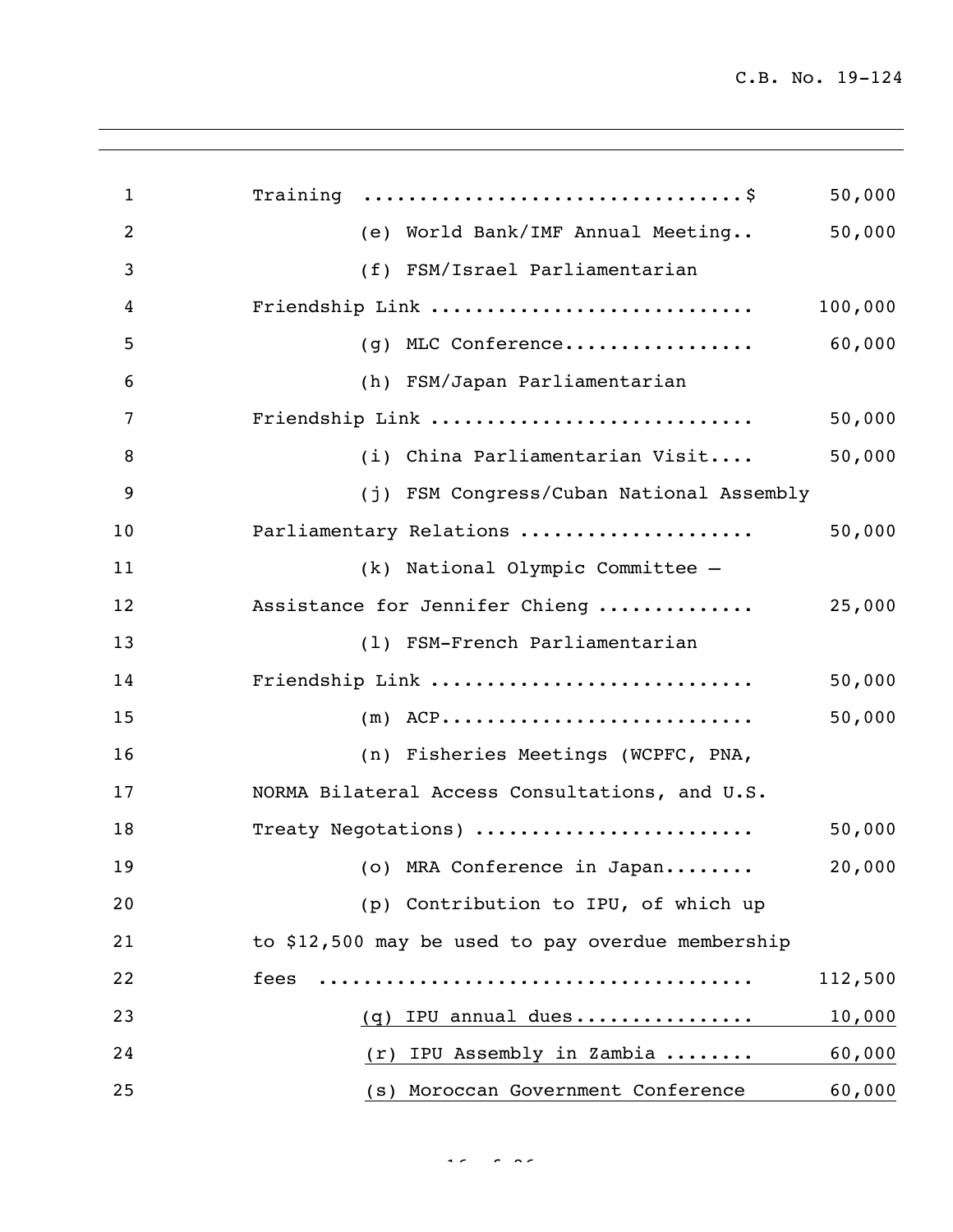| $\mathbf{1}$   | (t) Wilshire Investment Conference &              |
|----------------|---------------------------------------------------|
| $\overline{2}$ | meetings with constituents in the US \$<br>50,000 |
| 3              | (10)<br>Office of E.E.M.                          |
| 4              | (a) $SPREP$<br>10,184                             |
| 5              | 760<br>$(b)$ UNEP                                 |
| 6              | (c) SPREP/Noumea Convention<br>1,764              |
| 7              | (d) Waigani Convention<br>1,190                   |
| 8              | (e) UN Convention to Combat                       |
| 9              | Desertification<br>120                            |
| 10             | (f) UN Framework Convention (UNFCC)<br>250        |
| 11             | (g) Earth Day Activities<br>15,000                |
| 12             | 20,000<br>(h) EPA Director's Meeting              |
| 13             | (i) 5th Bi-Annual Environmental                   |
| 14             | Conference<br>20,000                              |
| 15             | (j) Disaster Assistance Emergency                 |
| 16             | Fund (DAEF) Matching<br>200,000                   |
| 17             | Office of NACHP<br>(11)                           |
| 18             | (a) UNESCO<br>4,000                               |
| 19             | $(b)$ NCSHPO<br>2,760                             |
| 20             | $(c)$ PARBICA<br>100                              |
| 21             | $(d)$ PIALA<br>100                                |
| 22             | (e) WHC Membership Fee<br>54                      |
| 23             | (12) Other Grants, Subsidies and                  |
| 24             | Contributions.                                    |
| 25             | (a) Kosrae Judiciary Subsidy<br>35,000            |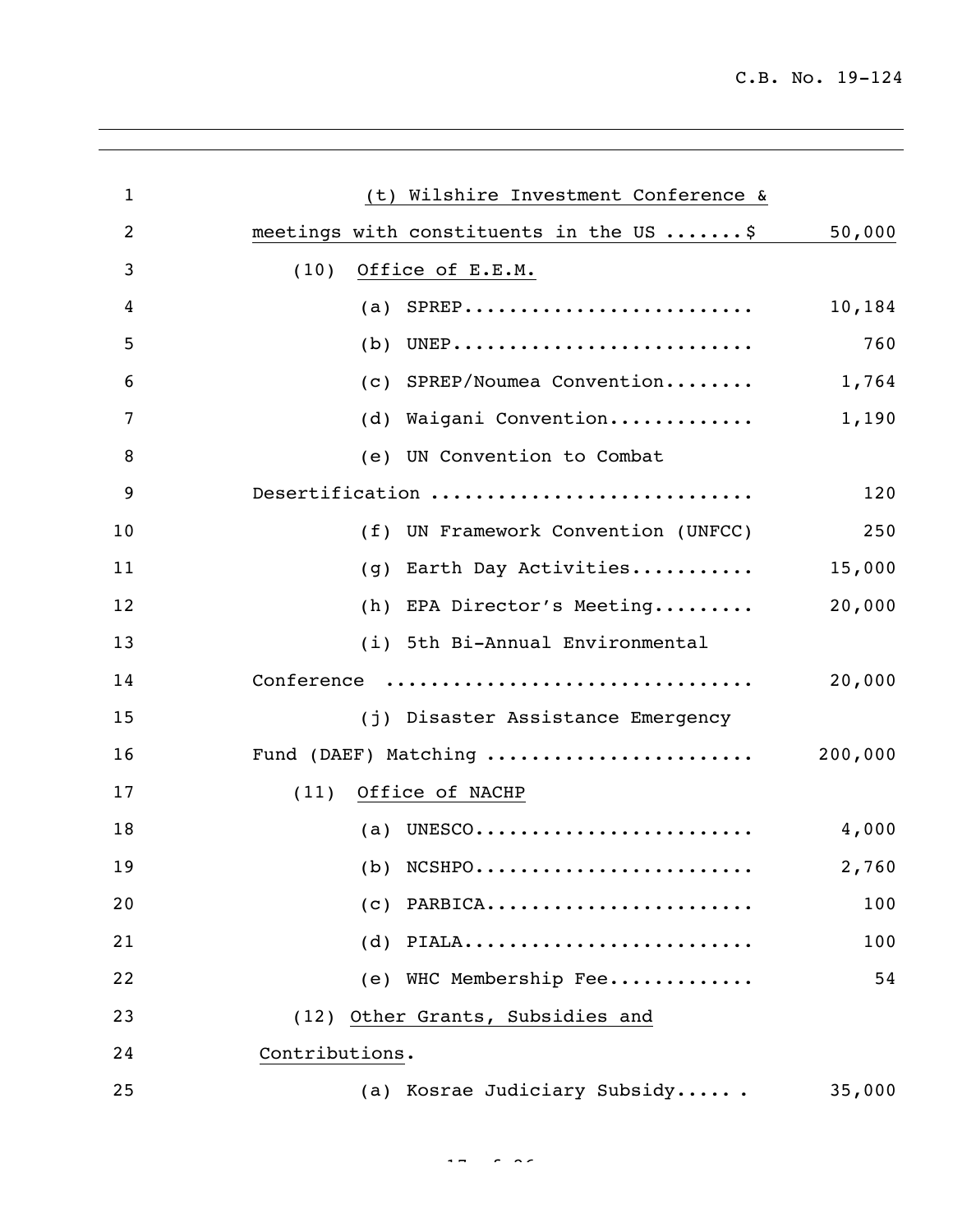| 1  | (b) Pohnpei Judiciary Subsidy \$                       | 55,000    |
|----|--------------------------------------------------------|-----------|
| 2  | (c) Chuuk Judiciary Subsidy                            | 55,000    |
| 3  | (d) Yap Judiciary Subsidy                              | 35,000    |
| 4  | (e) COM Treaty Obligations                             | 25,000    |
| 5  | (f) Micronesian Legal Services                         |           |
| 6  | Corporation                                            | 250,000   |
| 7  | MiCare<br>(q)                                          | 80,000    |
| 8  | (h) MLFC Loan Payment                                  | 200,000   |
| 9  | Single Audit<br>(i)                                    | 445,000   |
| 10 | (j) FSM Social Security                                | 2,000,000 |
| 11 | (k) Staff Housing                                      | 510,000   |
| 12 | (1) Recruitment and repatriation                       | 223,218   |
| 13 | $(m)$ WCPFC Membership                                 | 108,504   |
| 14 | (n) UN Mission Legal Counsel Travel[-                  |           |
| 15 | [UNFCC/UNCCC Climate Change Conferences] [10,000]      | 15,000''  |
| 16 | Section 6. Section 9 of Public Law No. 19-32 is hereby |           |
| 17 | amended to read as follows:                            |           |
| 18 | "Section 9. Capital and Human Resources                |           |
| 19 | Development.                                           |           |
| 20 | The sum of $[$36,937,693]$ \$40,343,198, or so much    |           |
| 21 | thereof as may be necessary, is hereby                 |           |
| 22 | appropriated from the General Fund of the              |           |
| 23 | Federated States of Micronesia for the fiscal          |           |
| 24 | year ending September 30, 2016, for the                |           |
| 25 | following capital improvements, development            |           |
|    |                                                        |           |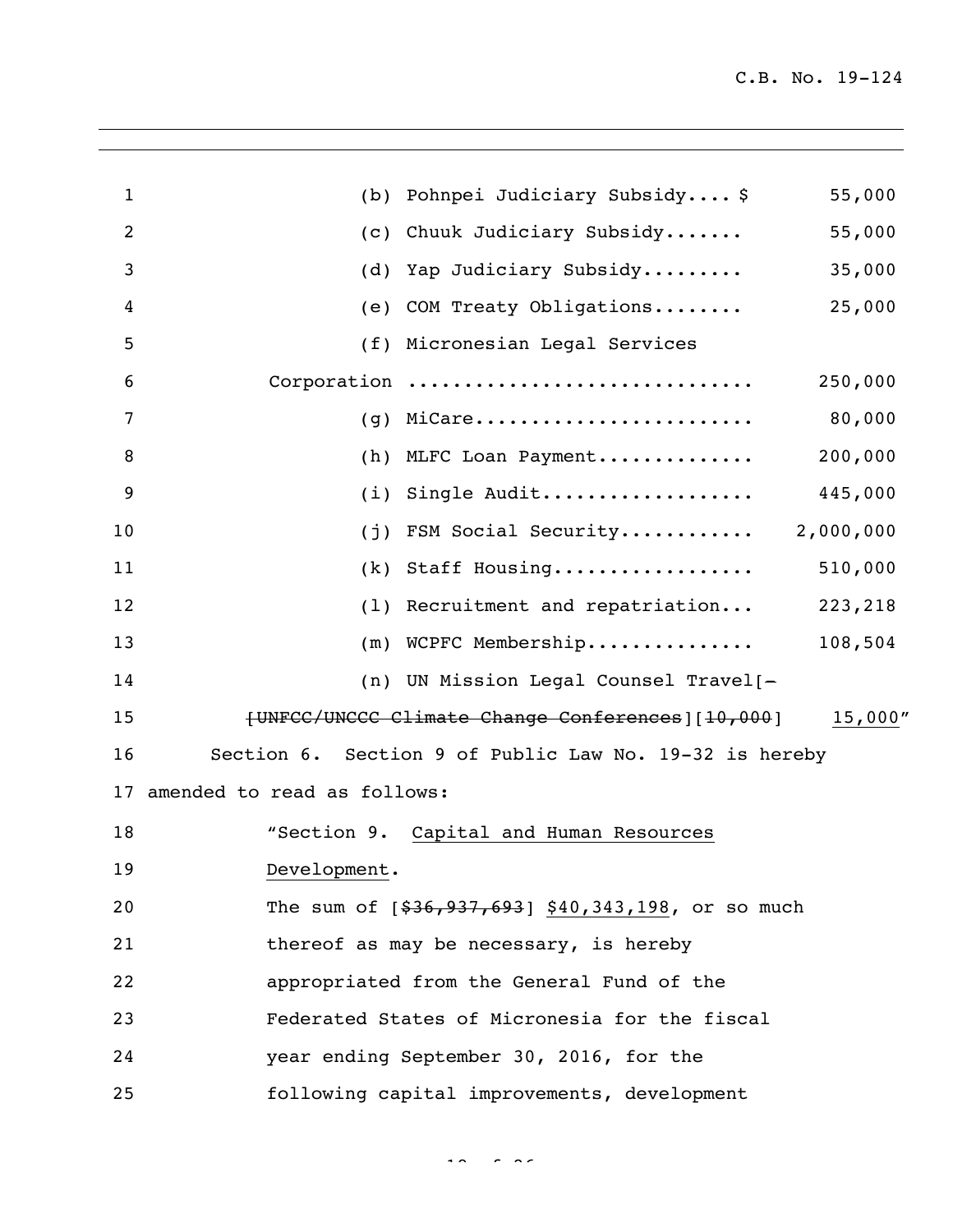| $\mathbf{1}$   | programs, and projects and human resources          |
|----------------|-----------------------------------------------------|
| $\overline{c}$ | development. Of the total amount of funds           |
| 3              | appropriated herein, $[$2,050,546]$ \$689,598 shall |
| 4              | be deemed to come from funds available under the    |
| 5              | Amended Compact from the Supplemental Education     |
| 6              | Grant. The sum appropriated by this section         |
| 7              | shall be apportioned as follows:                    |
| 8              | (1) College of Micronesia - FSM.                    |
| 9              | (a) College of Micronesia-FSM $$3,800,000$          |
| 10             | (b) FSM Fisheries and Maritime Institute<br>833,915 |
| 11             | 683,948<br>$(c)$ COM-FSM SEG                        |
| 12             | (2) Department of Finance & Administration          |
| 13             | 100,000<br>(a) FSM Warehouse Lease & Maintenance    |
| 14             | (b) PCD Awareness Initiative<br>15,000              |
| 15             | (3) Department of Resources & Development           |
| 16             | (a) FSM Assn. Chamber of Commerce<br>67,000         |
| 17             | (b) State Trade Fairs enhancing                     |
| 18             | value addition<br>40,000                            |
| 19             | 50,000<br>$(C)$ SNLC                                |
| 20             | FSM Agriculture Census<br>(d)<br>$-0-$              |
| 21             | SBDC Capacity Assessment<br>(e)<br>$-0-$            |
| 22             | National Trade Facilitation<br>(f)                  |
| 23             | Conference (NTFC)<br>75,000                         |
| 24             | 100,000<br>Food Security Production<br>(q)          |
| 25             | (h) Secretariat/Hosting conference,                 |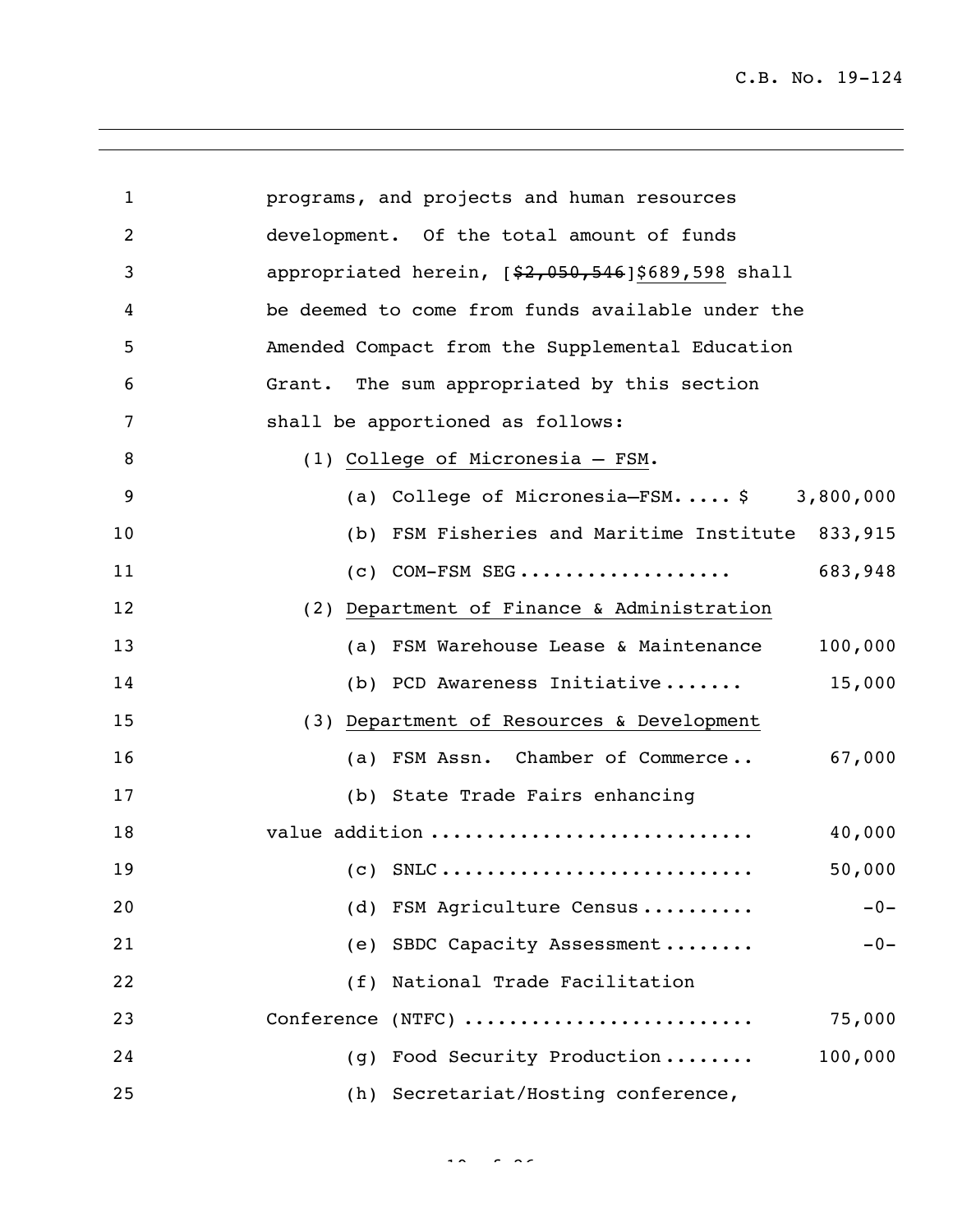| $\mathbf{1}$   | equipment, materials \$                          | 10,000  |
|----------------|--------------------------------------------------|---------|
| $\overline{2}$ | Foreign Investment Review<br>(i)                 | $-0-$   |
| 3              | Implement National Tourism Policy<br>(j)         | 35,000  |
| 4              | Trade Advisory Service<br>(k)                    | $-0-$   |
| 5              | Tourism Advisory Service<br>(1)                  | $-0-$   |
| 6              | Assistance to States for Tourism<br>(m)          |         |
| 7              | Investment Plan Implementation  1,951,201        |         |
| 8              | Seconding PM for Tourism in Tokyo<br>(n)         | 131,050 |
| 9              | Phase II Foreign Investment Review 18,278<br>(0) |         |
| 10             | (4) Department of Transportation,                |         |
| 11             | Communications and Infrastructure.               |         |
| 12             | (a) Outer Island Airport Improvement 1,500,000   |         |
| 13             | Capital Facilities Rehabilitation<br>(b)         | 500,000 |
| 14             | (c) Sekere-Palikir Road, Bridge,                 |         |
| 15             | and Pavement Drainage                            | 300,000 |
| 16             | Operation & Drydocking Boats 2,500,000<br>(d)    |         |
| 17             | Caroline Island Air<br>(e)                       | 150,000 |
| 18             | Chuuk Air Service Agreement 250,000<br>(f)       |         |
| 19             | (g) Equipment replacement for Voyager 211,100    |         |
| 20             | Radar Replacement<br>(h)                         | 78,700  |
| 21             | (i) AIP Matching Funds  1,860,075                |         |
| 22             | (5) Department of Justice                        |         |
| 23             | (a) Patrol boat major maintenance                |         |
| 24             | project                                          | 125,000 |
| 25             | (b) Hosting of PILON Meeting                     | 20,000  |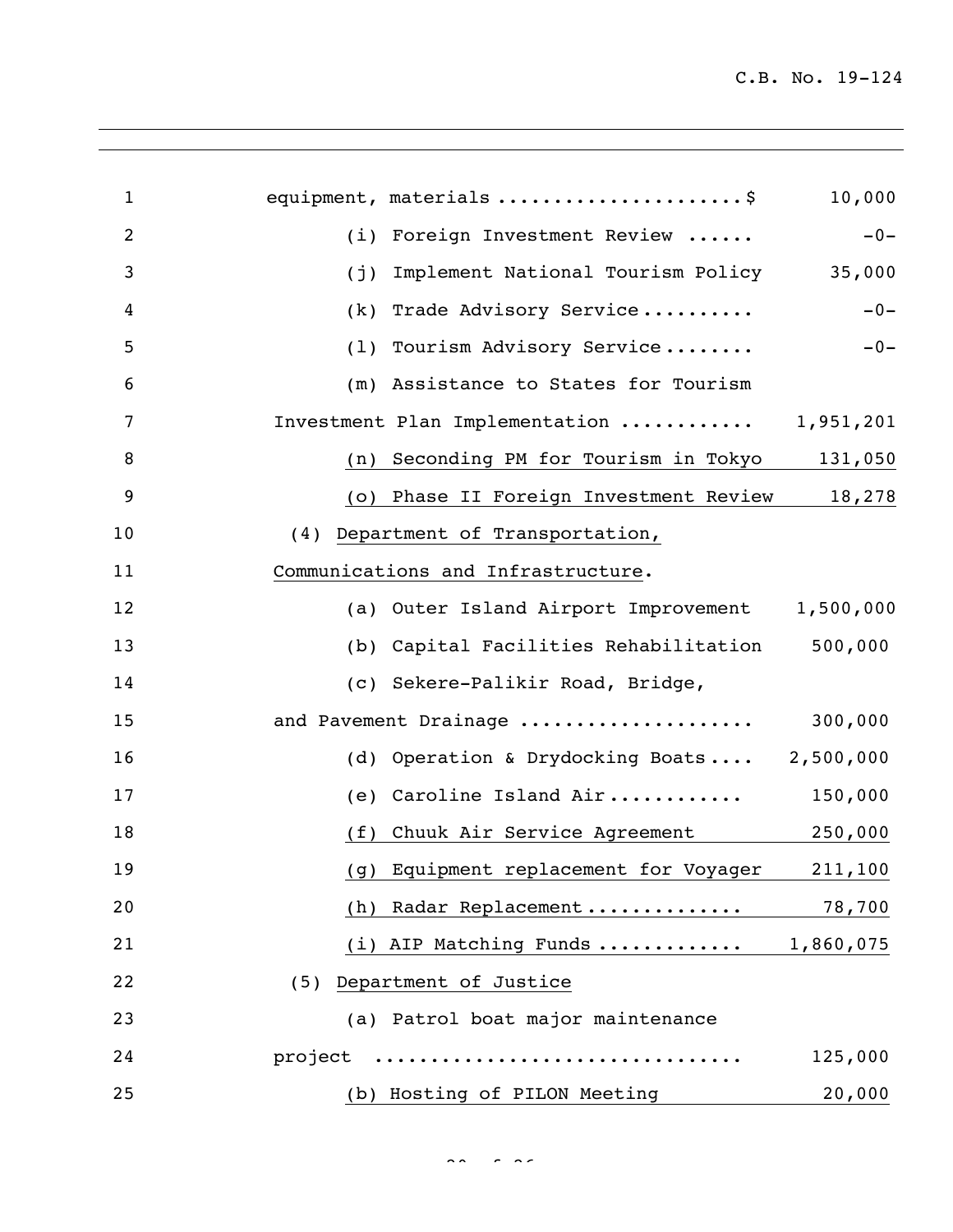| 1  | (c) Humanitarian assistance/anti-                          |
|----|------------------------------------------------------------|
| 2  | trafficking in persons & anti-human smuggling \$<br>55,000 |
| 3  | (6) Office of Environment & Emergency                      |
| 4  | Management                                                 |
| 5  | Fostering Sustainable Solid Waste Mng 125,000<br>(a)       |
| 6  | President's Office<br>(7)                                  |
| 7  | FSM Trust Fund 10,000,000<br>(a)                           |
| 8  | 100,000<br>Staff upgrading<br>(b)                          |
| 9  | 2023 Investment Development Fund<br>$-0-$<br>(C)           |
| 10 | Implementation of ODA Policy<br>50,000<br>(d)              |
| 11 | 75,000<br>2016 Development Partners Meeting<br>(e)         |
| 12 | 50,000<br>Compact Review Committee<br>(f)                  |
| 13 | Purchase of land in Guam for<br>(q)                        |
| 14 | relocation of the Consulate Office  2,000,000              |
| 15 | National Election.<br>(8)                                  |
| 16 | (a) National Election (voter ID)<br>50,000                 |
| 17 | (9) Department of Health and Social Affairs                |
| 18 | (a) Health Services Specialty Pathologist<br>50,000        |
| 19 | (b) Environmental/water/food/lab test<br>78,000            |
| 20 | (c) Medical Specialized Team<br>195,000                    |
| 21 | (d) Health Network<br>$-0-$                                |
| 22 | (10) Department of Education                               |
| 23 | (a) NDOE Projects<br>395,000                               |
| 24 | (11) Insurance Board.                                      |
| 25 | Improve and strengthen statutory<br>(a)                    |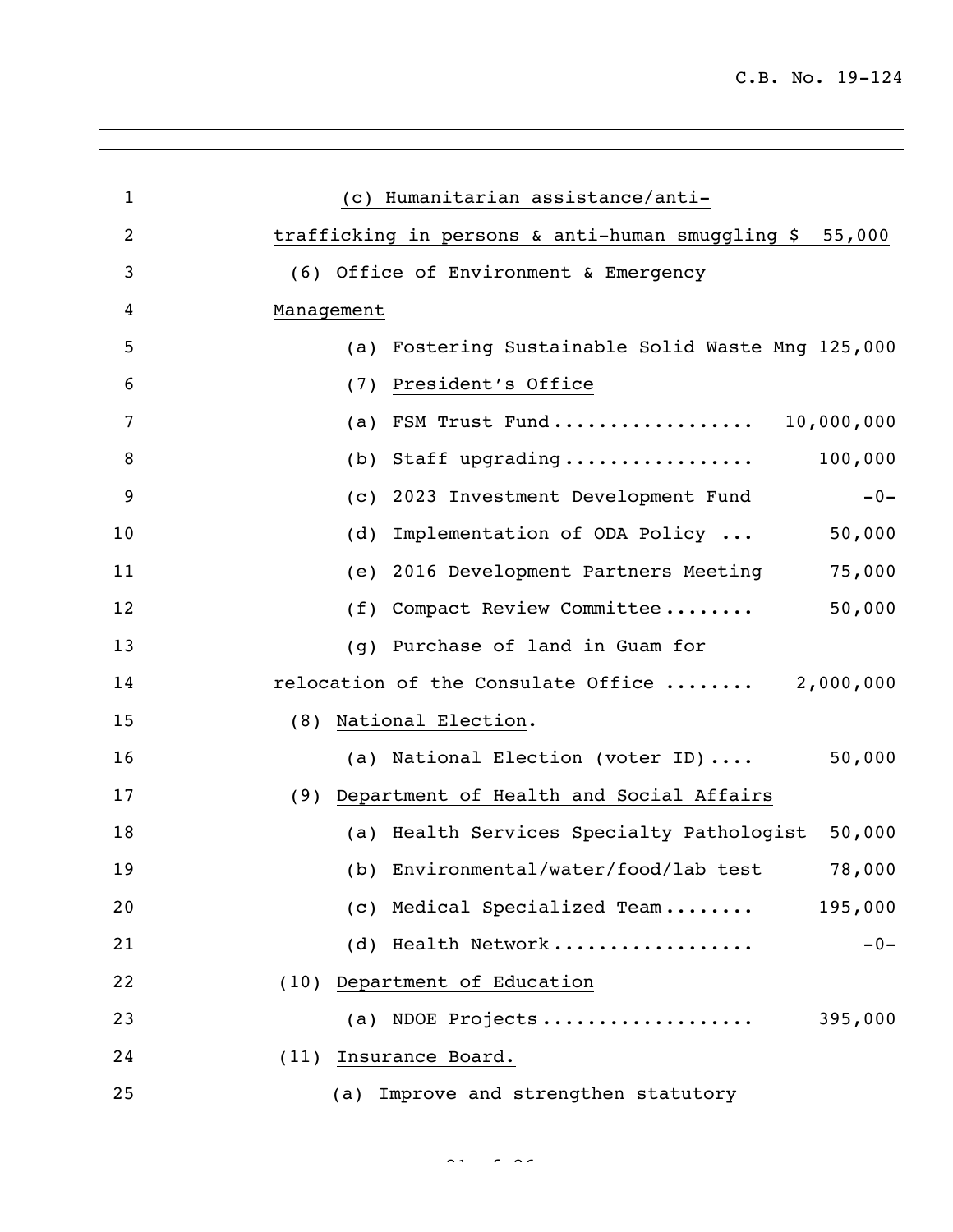| 1              | and regulatory framework \$                    | 29,409    |
|----------------|------------------------------------------------|-----------|
| 2              | (b) Consultant Site Evaluation                 | 99,220    |
| 3              | (12) Other Capital and Human Resource          |           |
| $\overline{4}$ | Development.                                   |           |
| 5              | (a) Chuuk State Priority Infrastructure        |           |
| 6              | Project apportioned as follows:                |           |
| 7              | (i) 4G network upgrade for main                |           |
| 8              | island of Chuuk and mobile extension to the    |           |
| 9              | outer islands of Chuuk                         | 1,500,000 |
| 10             | (ii) Other Chuuk State Priority                |           |
| 11             | Infrastructure Projects                        | 2,750,000 |
| 12             | (b) Pohnpei State Priority                     |           |
| 13             | Infrastructure Projects                        | 2,750,000 |
| 14             | (c) Kosrae State Priority                      |           |
| 15             | Infrastructure Projects                        | 1,500,000 |
| 16             | (d) Yap State Priority Infrastructure          |           |
| 17             | Projects; PROVIDED THAT, the allottee submits  |           |
| 18             | both a plan outlining the use of the funds     |           |
| 19             | and a report detailing the use of the Priority |           |
| 20             | Infrastructure Project funds                   |           |
| 21             | appropriated in FY15                           | 1,750,000 |
| 22             | (e) FSM Foreign Mission Repair                 |           |
| 23             | & Maintenance                                  | 300,000   |
| 24             | (f) Renovation of the Supreme Court in         |           |
| 25             | Kosrae & Chief Justice of Kosrae               |           |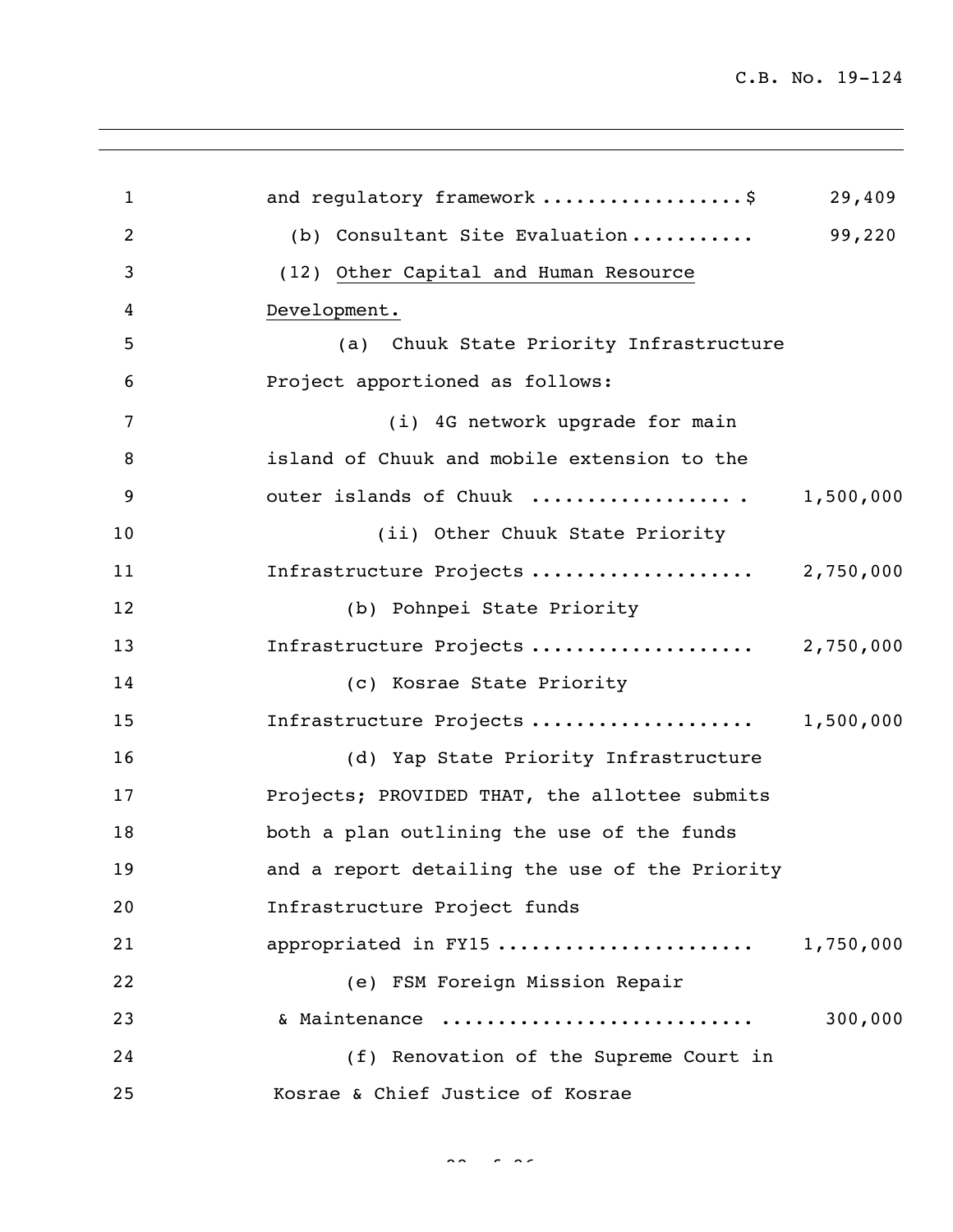| $\mathbf{1}$ | Travel to Samoa  \$                                           | 75,000    |
|--------------|---------------------------------------------------------------|-----------|
| 2            | (g) Renovation of Chuuk State                                 |           |
| 3            | Supreme Court                                                 | 100,000   |
| 4            | (h) Typhoon Shutters for FSM                                  |           |
| 5            | Supreme Court in Yap                                          | 30,000    |
| 6            | (i) Renovation of the Chuuk                                   |           |
| 7            | Delegation Office                                             | 50,000    |
| 8            | (j) Foreign Affairs Hosting of PIF                            | 300,000   |
| 9            | (k) Foreign Affairs-SPC Host                                  | 228,000   |
| 10           | (1) NACH-Pacific Island Festival of Arts                      | 200,000   |
| 11           | (m) Postal Service prior-obligation                           | 8,302     |
| 12           | (n) Upgrade FSM Congress Internet to Fiber                    |           |
| 13           |                                                               | 25,000    |
| 14           | (o) Pacific Assoc. of Supreme Audit                           |           |
| 15           | Institutions Meeting                                          | \$20,000" |
| 16           | Section 7. Section 12 of Public Law No. 19-32, as             |           |
|              | 17 amended by Public Law No. 19-45, is hereby further amended |           |
|              | 18 to read as follows:                                        |           |
| 19           | "Section 12. Allotment and management of funds                |           |
| 20           | and lapse dates.                                              |           |
| 21           | (1) General provisions.                                       |           |
| 22           | (a) All funds appropriated by this act shall be               |           |
| 23           | allotted, managed, administered and accounted for in          |           |
| 24           | accordance with applicable law, including, but not            |           |
| 25           | limited to, the Financial Management Act of 1979.             |           |
|              |                                                               |           |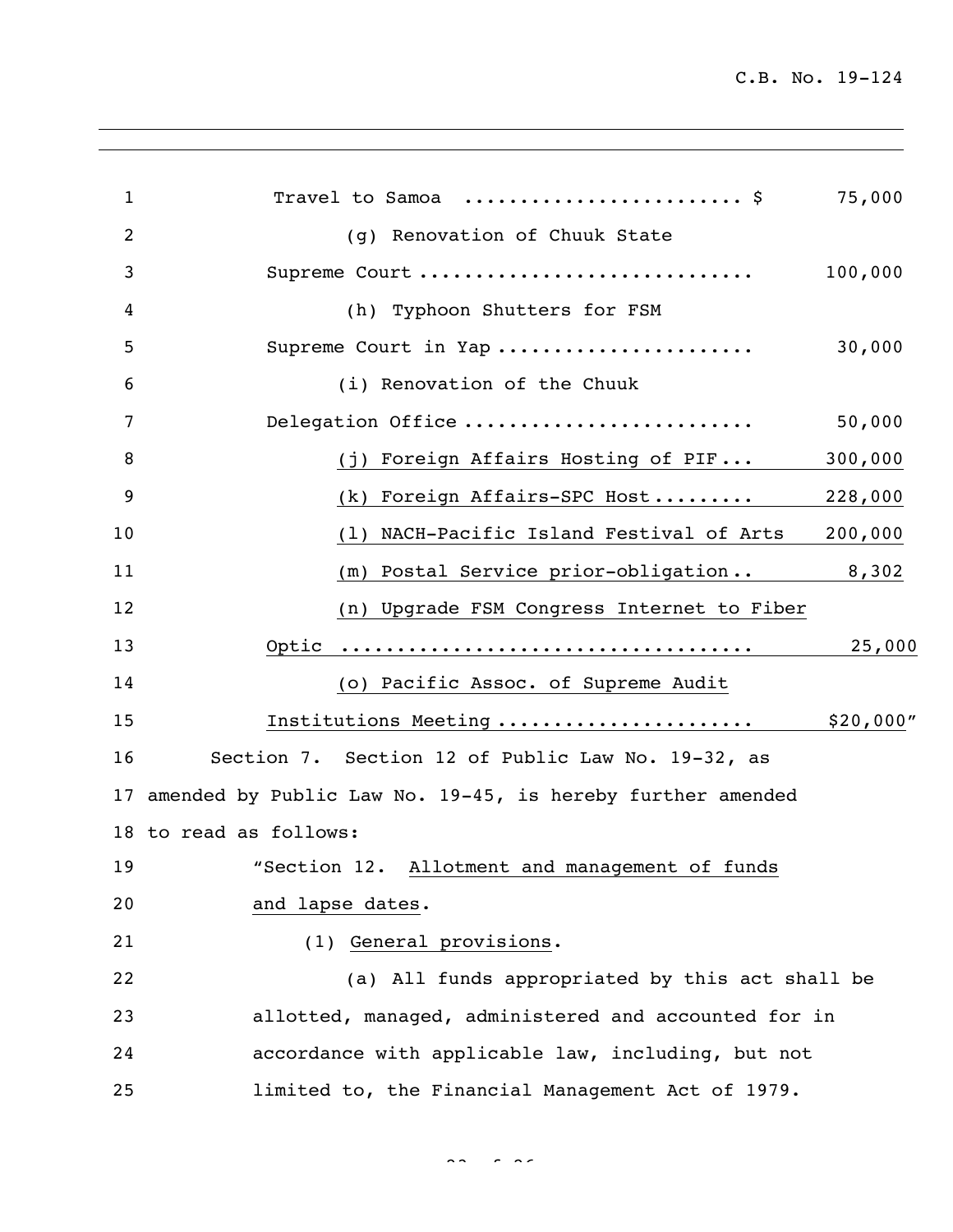(b) The allottees shall be responsible for ensuring that these funds, or so much thereof as may be necessary, are used solely for the purposes specified in this act, and that no obligations are incurred in excess of the sums appropriated. (2) Allottees. The allottees of the funds appropriated by this act are as follows: 8 (a) Section 2 - the allottee of these funds shall be the President of the Federated States of Micronesia; (b) Section 3 - the allottee of these funds shall be the Speaker of the Congress of the Federated States of Micronesia; (c) Section 4 – the allottee of these funds shall be the Chief Justice of the Supreme Court of the Federated States of Micronesia; (d) Section 5 – the allottee of these funds shall be the Public Auditor of the Federated States of Micronesia; (e) Sections 6 through 9 - the allottee of these funds shall be the President of the Federated States of Micronesia; PROVIDED HOWEVER, that for the following subsections of sections 8 through 9 of this act: (i) Section 8(6)(g) – the allottee shall be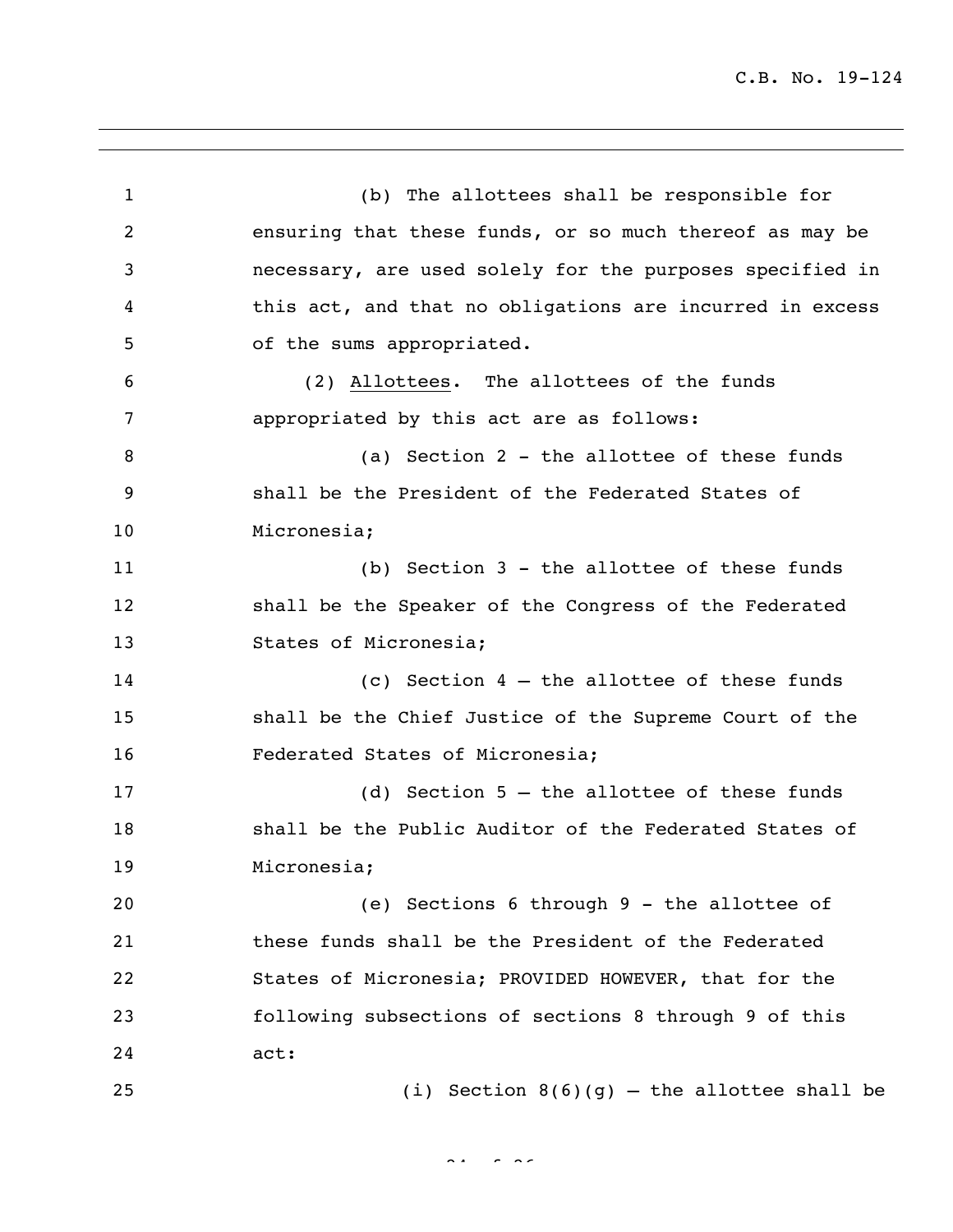1 the President of the College of Micronesia - FSM; and (ii) Section 8(6)(h) through (i) – the allottee of these funds shall be the Governor of the State of Chuuk; (iii) All subsections under Section 8(9) – the allottee of these funds shall be the Speaker of the Congress of the Federated States of Micronesia; and (iv) Section 8(12)(a) through (d) - the allottee of these funds shall be the Chief Justice of the 10 respective State Supreme Court; (v) Section 8(12)(n) – the allotte of thee funds shall be the Speaker of Congress of the Federated States of Micronesia. (vi) Section 9(1)(a) through (c) - the allottee of these funds shall be the President of the College of Micronesia-FSM; (vii) Section 9(12)(a)(ii) – the allottee of 18 these funds shall be Governor of Chuuk State[; PROVIDED 19 THAT, the Governor shall submit the proposed uses of said funds in accordance with priorities of Chuuk State to the Chuuk State Legislature for its consideration and action]. 23 (viii) Section  $9(12)(b)-(d)$  - the allottee of these funds shall be the Governor of the respective states.